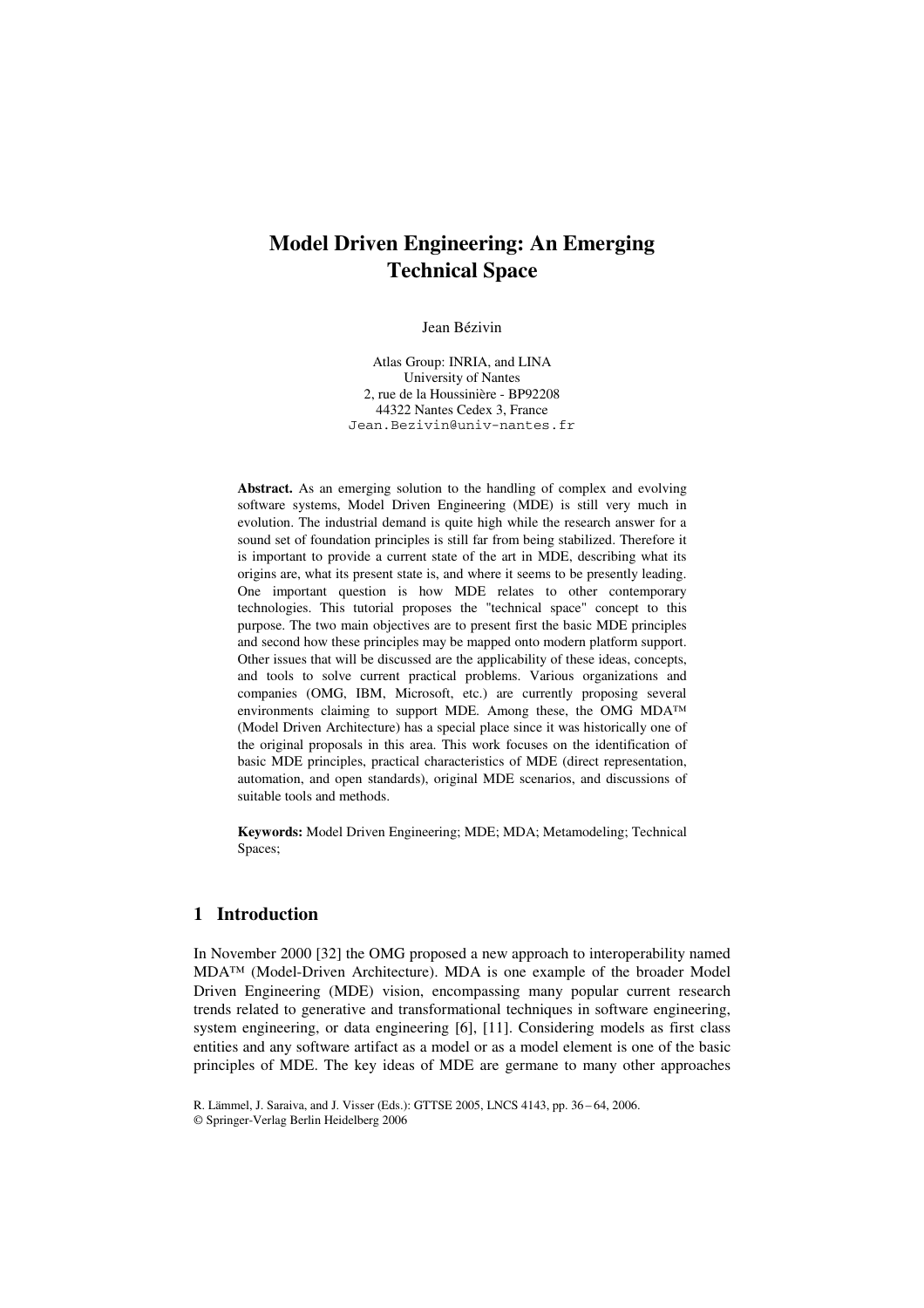such as domain specific languages (DSLs), software factories, model-integrated computing (MIC), model-driven software development (MDSD), model management, language-oriented programming and much more. The OMG MDA initial proposal may be defined as the realization of MDE principles around a set of OMG standards like MOF, XMI, OCL, UML, CWM, and SPEM. Most of these acronyms will be referenced later in the document. Their important number is due to the initial normative aspect of the field. A list of some common ones is provided in an appendix.



**Fig. 1.** The three IBM manifesto tenets

The IBM manifesto [15] makes the claim that MDA-based approaches are founded on three ideas: Direct representation, Automation and Standards. Direct representation allows a more direct coupling of problems to solutions with the help of Domains Specific Languages (DSLs). Automations means that the facets represented in these DSLs are intended to be processed by computer-based tools to bridge the semantic gap between domain concepts and implementation technologies and not only for mere documentation. This should be complemented by the use of open standards that will allow technical solutions to interoperate. These three complementary ideas are central to the development of MDE approaches. Models should be exchangeable and for this we need to agree on consensual standards. Many models would however need to be written by human agents, very often non computer scientist agents. In this case, these models (or programs) will be written in domain specific languages, restricted in size and precisely defined. The mapping of these models written in precise DSLs onto operational technology by using generative and transformational techniques is one important aspect of MDE. Another major issue is to solve the fragmentation problem resulting from the coexistence of a high number of small DSLs. The answer to this problem is the existence of a global representation system (for example the MOF OMG M3 level), and the support of libraries of various correspondences between models (e.g. transformation or weavings). However this is not sufficient and we need also to invent registries and global links between entities like models and metamodels to escape fragmentation problems.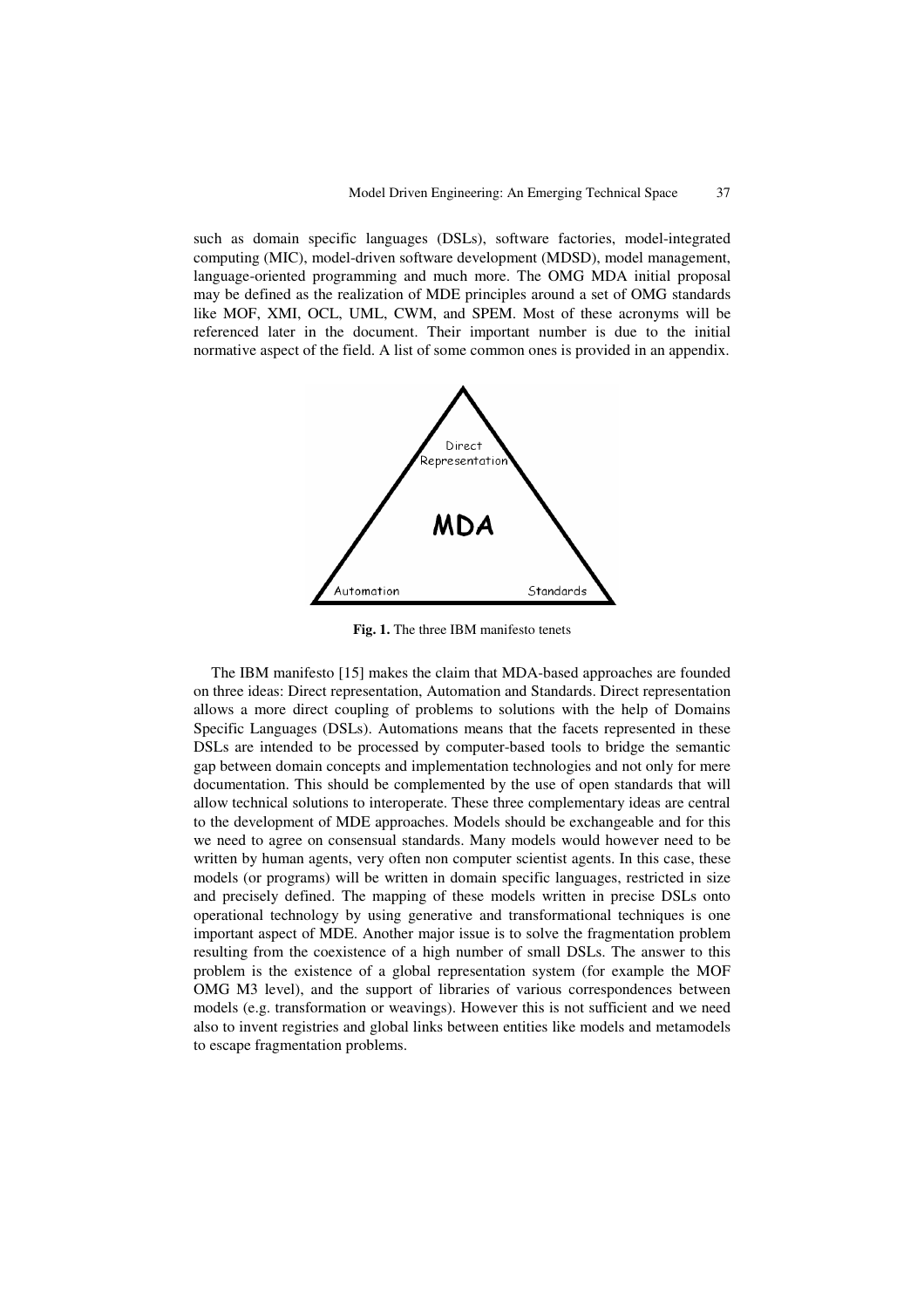Historically in year 2000, the MDA had a specific goal: preserving the IT investments of companies through the constant and rapid evolution of platforms. At that time the middleware and the component solutions alone were no more in a position to achieve this goal. The proposal was thus to capture in PIMs (Platform Independent Models) the part of the investment that should not be affected by major or minor changes in platforms. The idea was then that it should be possible, by some means, to generate PSMs (Platform Specific Models) from these PIMs. How this problem could be concretely solved was not completely clear at the time. The main idea was that a PIM could be expressed in UML and that, through the supposedly stability of UML versions in time, the corresponding assets could be preserved over long periods. The concrete means to generate PSMs from PIMs were not precisely stated at the time since the number of such target platforms was rather limited and similar (mainly CORBA, J2EE/EJB and DotNet). The scope of these target platforms was then broadened, the notion of models (including PIMs and PSMs) was extended beyond mere UML models, and the generation of PSMs from PIMs was suggested to be automated by model transformations using the newly defined QVT standard [29].

More than five years after, the situation has much evolved. Separating platform dependent from platform independent aspects is no more seen as the unique goal. The major problem is now the separation and combination of concerns in the construction and maintenance of information systems. Among these concerns, platform dependent and independent aspects remains important in the agenda, but these are more and more considered as a special case of a general problem including for example separation of functional and non-functional requirements. MDA and DSL solutions are now more and more closely related. What MDA is bringing to DSLs is this idea of using a collection of metamodels to capture the various facets of a system under construction or under maintenance. What DSLs is bringing to MDA is that a unique general purpose language, even a very large one like UML 2.0, is not able and will never be able to capture all the needs of the designers, administrators, and users of a given system.

The notion of direct representation [15] is very important. This means that instead of performing themselves directly certain tasks in general purpose languages like Java, computer scientists may instead concentrate on defining specialized languages and handling these to final users that will be able to express precisely their contributions in these languages in a non-ambiguous manner. The computer scientists will be in charge of mapping these contributed expressions (often of a declarative nature) into executable structures i.e. target platforms. We recognize here the common objective of MDA and DSLs. But a DSL may address a lot of needs, corporate or organizational for example. A typical DSL, that has been very successful for a long time, is Excel that addressed in early stages, with products like VisiCalc, the domain needs of basic accounting. Excel is now an example of a language defined by computer specialists to solve the problems of non specialists. Using such tools, many tasks may be solved now by non-specialists, without the help of specialists that are becoming more and more language engineers. The form of these languages may vary in their concrete appearance and they could be defined by conventional grammars, by DTDs or XML schemas, by ontologies, by graphical representation or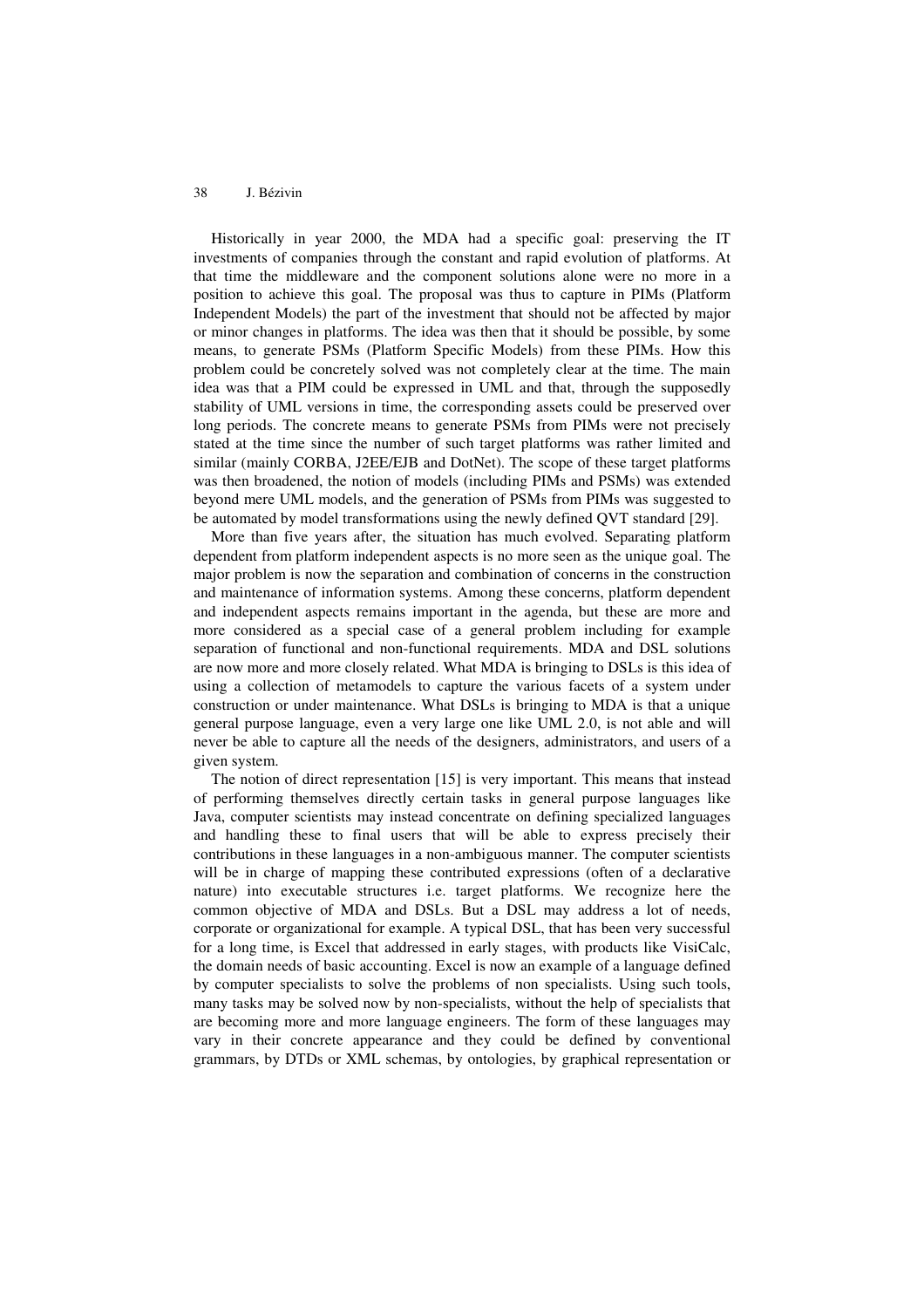by metamodels. One central contribution of MDE is about the possible expression of DSLs by metamodels.

The three tenets mentioned in the IBM manifesto are essential to MDE. However, to make it practical we need to extend this definition in two directions First we need to build MDE on a sound set of principles. Next we need to implement MDE on practical platforms of wide usage. We propose an initial set of kernel principles that could serve as a proposal for a foundational set of principles. We also suggest an architectural style that could be used as a guide to implement these principles on current industrial platforms.



**Fig. 2.** Principles, Standards, and Tools

This text proposes some ideas on the present rapid evolution of the MDE scene. The basic set of MDE principles is based on two concepts (system and model) and two basic relations (conformance and representation). This allows giving a first definition of what is a model in the MDE context. In another section we propose to situate MDE with respect to other possible solutions. Our organization of the solution space is based on the notion of "technical space". This will help us to give an extended definition, more general and precise, of what is a model. In the rest of the document we come back to the strict MDE technical space. We also propose an initial inventory of possible operations on models. Model transformation will obviously be one important example of an operation on models. The consequences of a transformation being itself considered as a model will be much emphasized. We also propose an architectural style for implementing an MDE platform respecting the basic principles. This will be given in the form of an abstract architecture composed of four complementary functional blocks addressing the issues of model transformation, model weaving, global model management, and model projection onto other spaces. As an illustration of this architectural style, we will present the AMMA prototype [1] available in the Eclipse GMT project [19].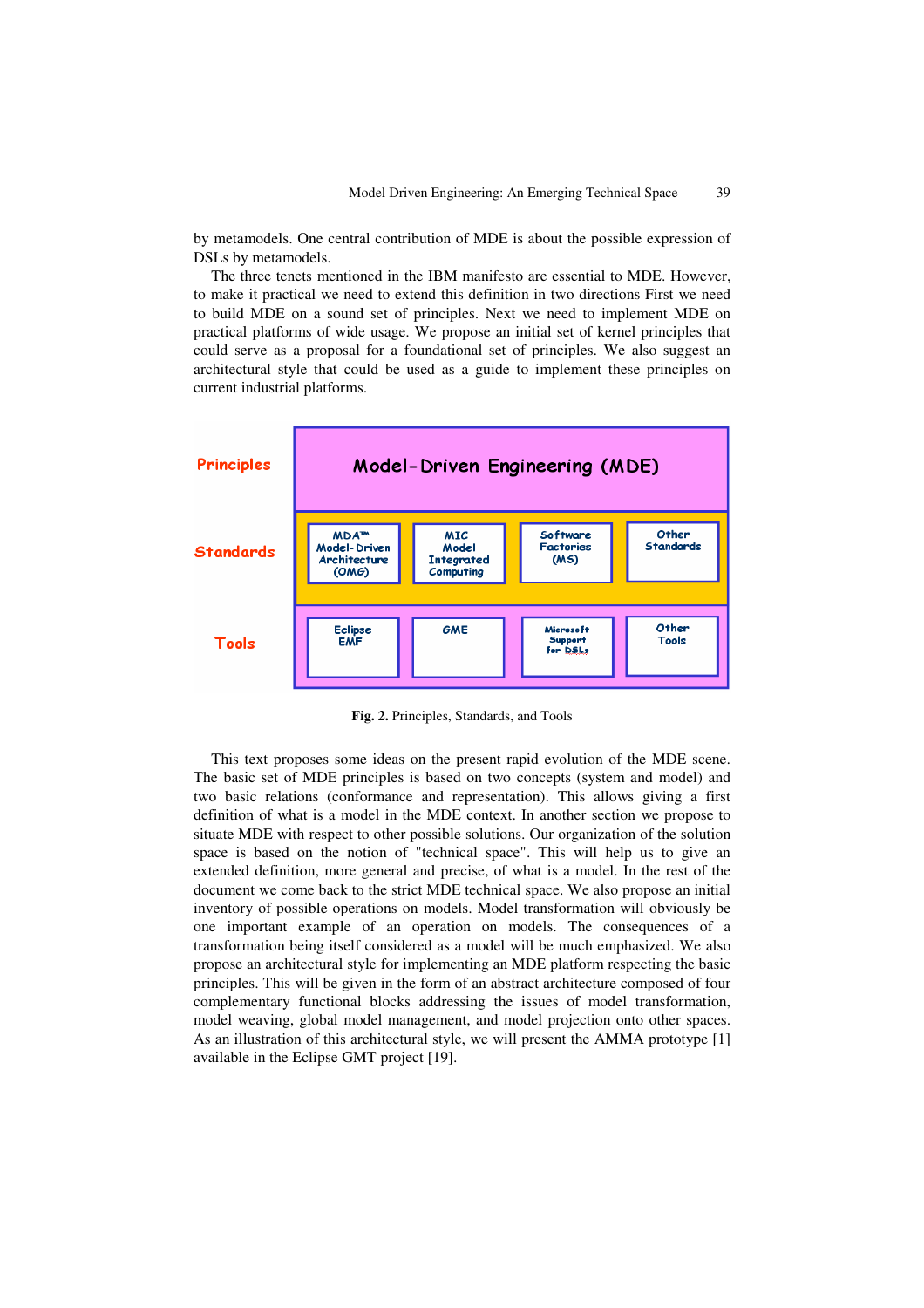## **2 Basic MDE Principles**

#### **2.1 Prerequisites**

In order to discuss the broad view of MDE, we need a suitable common notation. Among many possibilities, we use the now conventional UML class diagrams and the Object Constraint Language. UML and OCL do not bring new expressive power to MDE, but they are standards (OMG standards) that may facilitate interoperability of solutions and common understanding.

#### **2.2 Introduction**

A model is a complex structure that represents a design artifact such as a relational schema, an interface definition (API), an XML schema, a semantic network, a UML model or a hypermedia document [4]. In the present section we will give a more limited definition of a model, in the context of MDE only, as a graph-based structure representing some aspects of a given system and conforming to the definition of another graph called a metamodel. As we shall see later there are several contextual and complementary definitions of what a model is. We are not interested here by a theoretical definition of a model, but by an engineering one, i.e. a definition that will help users to implement and maintain systems. The parallel between object technology and model engineering that was made in [7] may be relevant here. The definition of an "object" that was given by pioneers like Dahl, Nygaard, Kay, Meyer and others had nothing to do with philosophy but this was an engineering definition that is still of high interest to the profession today. Similarly we are presently looking for an operational engineering definition of a "model" that could play a similar role in the coming period.

## **2.3 Basic Entities**

The present trend in model engineering [7] is to consider that models are first class citizens. This approach seems to be the only possibility to deal with ever-increasing complexity in information and software systems. It will hopefully allow to separate and to combine different aspects in a more regular way. Among these aspects we may mention platform dependent and independent features. As a corollary of this principle stating "that everything is a model", we may infer for example that "a model transformation should also be considered as a model". The basic principle and its corollaries build the foundation of third generation model transformation frameworks. However there is still an important amount of work to be done before fully understanding MDE environments and putting them to work.

In [31], Ed Seidewitz writes: "…In any case, without this well-grounded foundation, our models are, in the end, just pictures that don't really mean anything at all…"

Models are now commonly used to provide representation of real-world situations. A model is said to *represent* a system. Fig. 3 provides an example of a relational model that defines a possible representation for a set of books in a library. On the right side of Fig. 3, we have a relational representation of part of the world (a library). Other different representations of this same library are possible, e.g. an event-based representation capturing book creation, lending, returning, destruction, etc.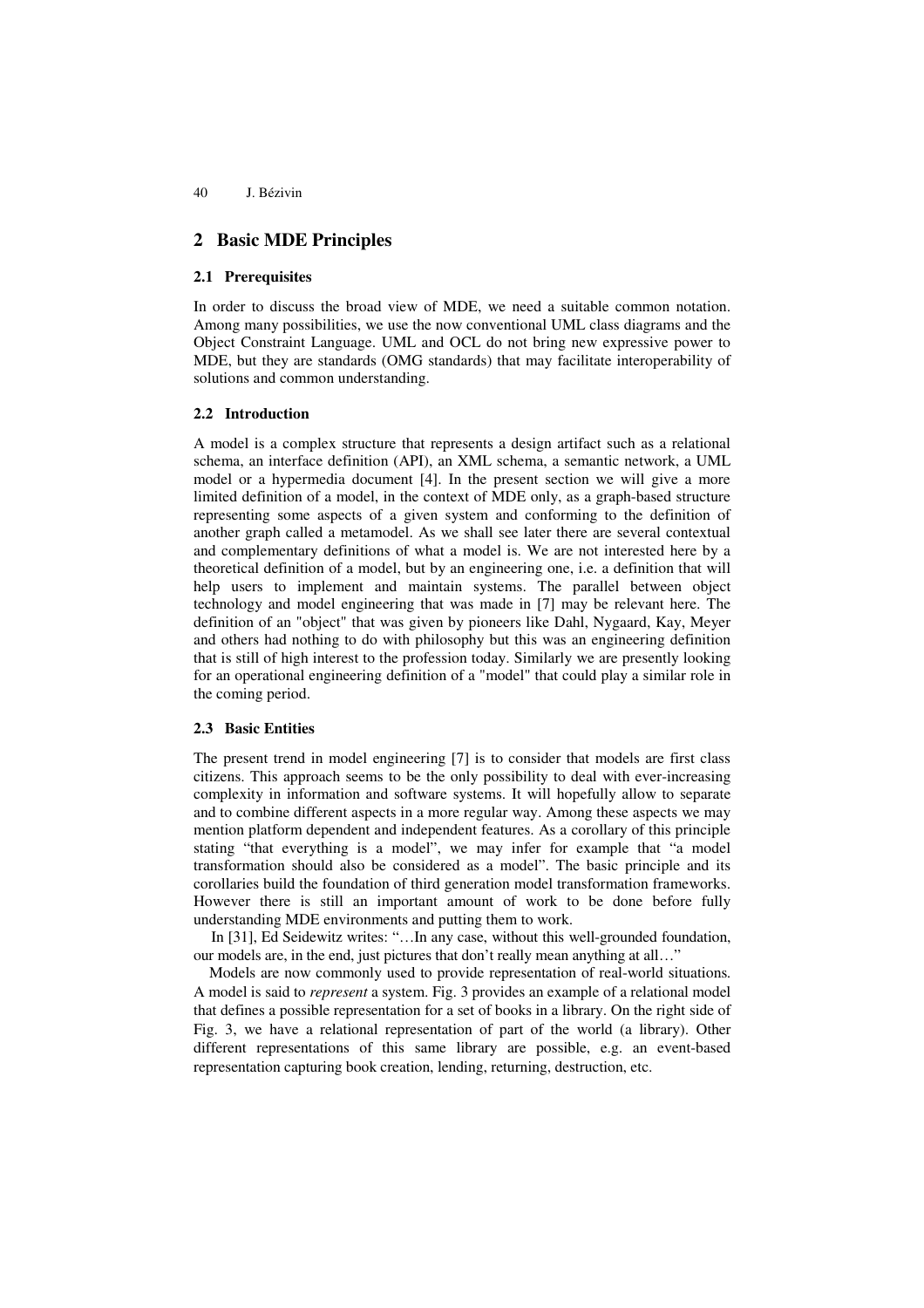

Fig. 3. The "representation" relation between a system and a model

Each model is defined in conformance to a metamodel. Metamodels define languages enabling to express models. A metamodel describes the various kinds of contained model elements, and the way they are arranged, related, and constrained. A model is said to *conform to* its metamodel. Thus, our Book relational model conforms to the relational metamodel (Fig. 4). Representation and conformance relations are central to model engineering [7].



**Fig. 4.** The "conformance" relation between a model and its metamodel

As models, metamodels are also composed of elements. Metamodel elements provide a typing scheme for models elements. This typing is expressed by the *meta* relation between a model element and its *metaelement* (from the metamodel). We also



**Fig. 5.** The "meta" relation between model and metamodel elements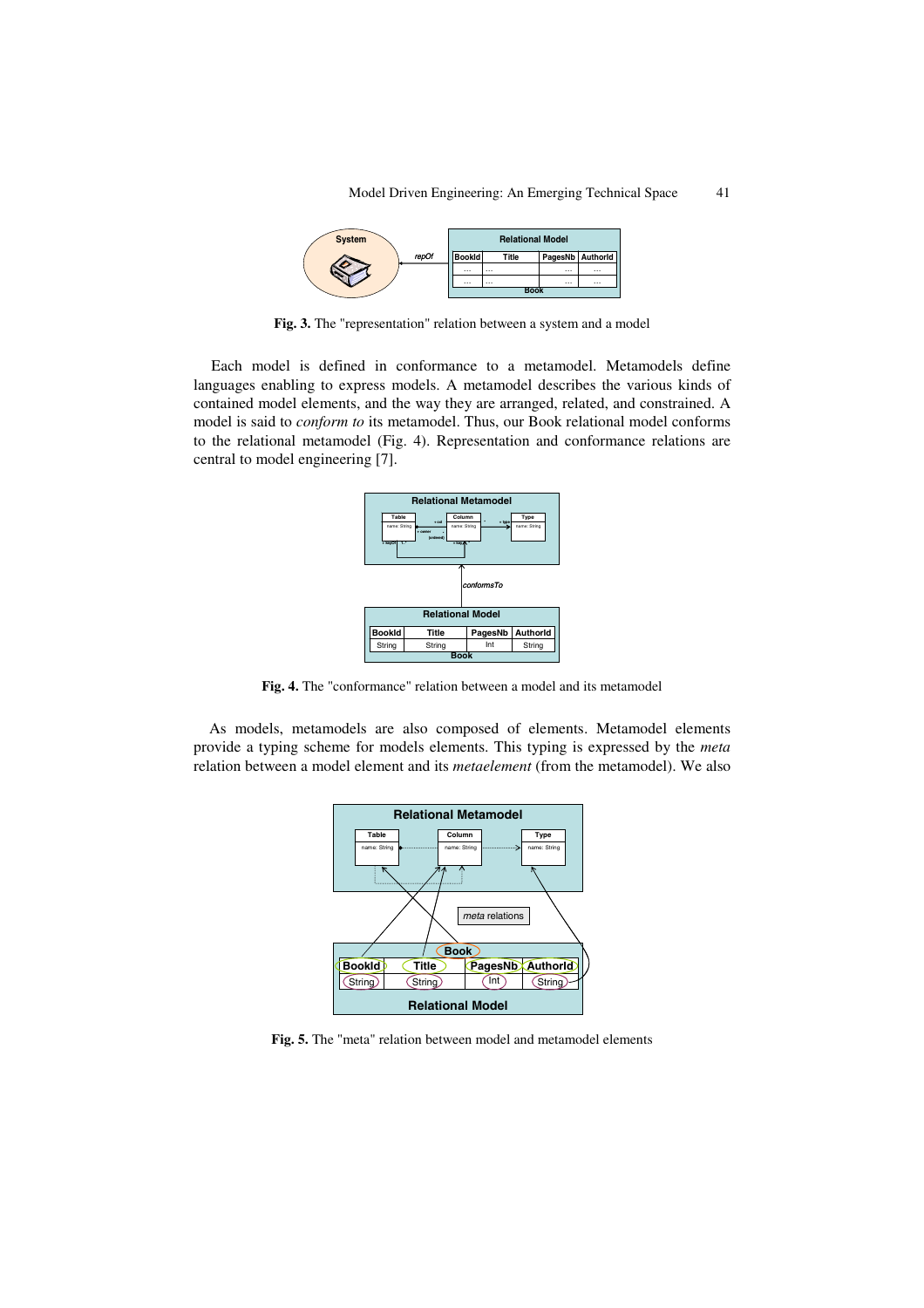say that a model element is *typed* by its metaelement. A model conforms to a metamodel if and only if each model element has its metaelement defined within the metamodel. Fig. 5 makes explicit some of the *meta* relations between Book model elements and relational metamodel elements: the Book element is typed by the Table metaelement, BookId and Title are typed by the Column metaelement, and String is typed by the Type metaelement.

The growing number of metamodels has emphasized the need for an integration framework for all available metamodels by providing a new item, the metametamodel, dedicated to the definition of metamodels. In the same way models are defined in conformance with their metamodel, metamodels are defined by means of the metametamodel language. A metamodel is said to conform to the metametamodel. As an example, we can consider the MOF (Meta-Object Facility), which is the OMG proposal for metamodels definition [28]. The relational metamodel may conform to the MOF metametamodel.



**Fig. 6.** The "meta" relation between M2 and M3

As models and metamodels, the metametamodel is also composed of elements. A metamodel conforms to the metametamodel if and only if each of its elements has its metaelement defined in the metametamodel. Some *meta* relations between relational metamodel elements and MOF elements are made explicit in Fig. 6. Thus, the Table, Column, and Type elements are typed by the MOF Class element, whereas relational links elements are associated with the MOF Association element.

## **2.4 Extensions**

The previous characterization of MDE principles given above is minimal. It does not cover all aspects necessary for a workable definition. Other relations between metamodels like a clean and precise "extension" relation may be necessary. One reason this has not been completely and consensually defined is that there are ways to solve this problem when you use specific metamodels like UML. The notion of profile for example allows some kind of extensibility in this context.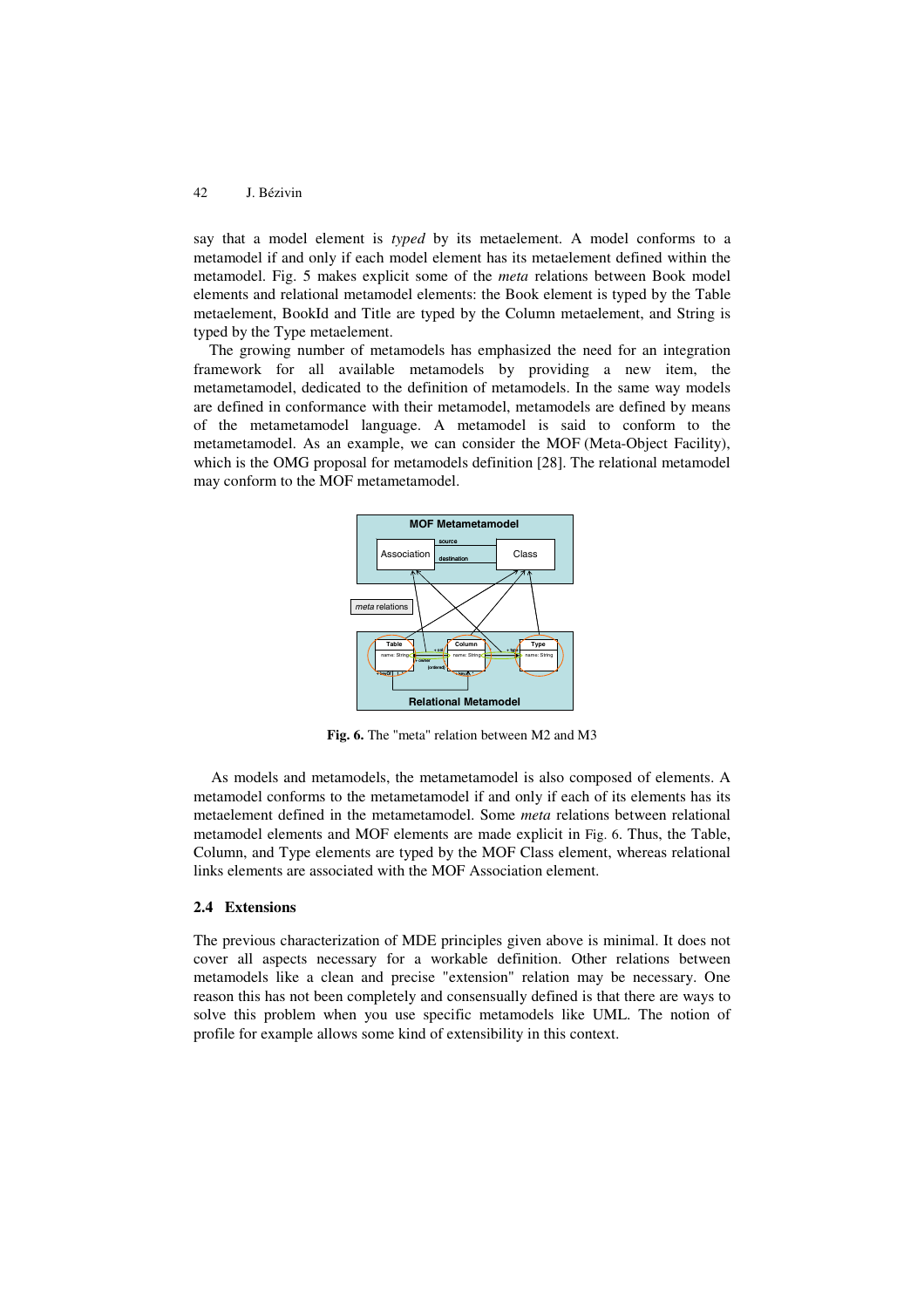#### **2.5 Structuring Metamodels**

Before engaging in the following section about comparing technologies, we see here that the strong concept in model engineering is the concept of a metamodel. As a consequence a metamodel brings engineering facilities different from grammars, XML schemas, ontologies, etc. Even if the notion of metamodel is still evolving in structure and application, we can say that a metamodel helps defining a language (DSL). This covers however a lot of different facets, some of them being described below.

Basically, as we have seen, a metamodel is a graph composed of concepts and relationships between these concepts. From a usage perspective, a metamodel is a concrete representation of a shared conceptualization. Some of these conceptualizetions may be normative (e.g. OMG) and some are not. A metamodel acts as a filter to extract pertinent elements from a system in order to build a corresponding model. Any feature (concept or relationship) not present in the metamodel will be ignored when building the model representing the system.

Metamodels are used to define formalisms or languages (DSLs). To define a formalism, we may need to provide different kind of information for example structure knowledge, assertion knowledge, execution knowledge, display knowledge, etc. The fact that these information are provided by separate parts of a metamodel contribute to a clear separation of concerns. The fact that they are provided by separate metamodel parts combined together goes one step beyond in the direction of modularity and reusability.

Let us consider for example a classical PetriNet formalism. A Petri net is a bipartite directed graph with two kinds of nodes: Places and Transitions. It is an edgelabeled and node-labeled graph. A number of Tokens may be associated to each Place. We may define a Petri Net in four steps:

- The structural knowledge may be captured by a class diagram with concepts of *Pnet* (the global graph), *Place*, *Transition*, *Token* and relations *basicRelation* and *numberOfToken*.

- The assertional knowledge may be captured by OCL descriptions stating that the value attribute of *Token* may never be negative and that a *basicRelation* may link a *Place* to a *Transition* or a *Transition* to a *Place* but never a *Place* to a *Place* or a *Transition* to a *Transition*.

- The execution knowledge may be captured by the following description:

function fireable (t:Transition)

{return true if every directly incoming Place has at least one Token else false} context Pnet action;

repeat

select from pNet one arbitrary Transition t such that fireable(t); decrement the number of tokens for every incoming Place of t; increment the number of tokens for every outcoming Place of t;

until no Transition t in pNet verifies fireable(t); - The display knowledge may be captured by the following description:

- represent a *Transition* by a *Rectangle*
	- represent a *Place* by a *Circle*
- represent an *Edge* by an *Arrow*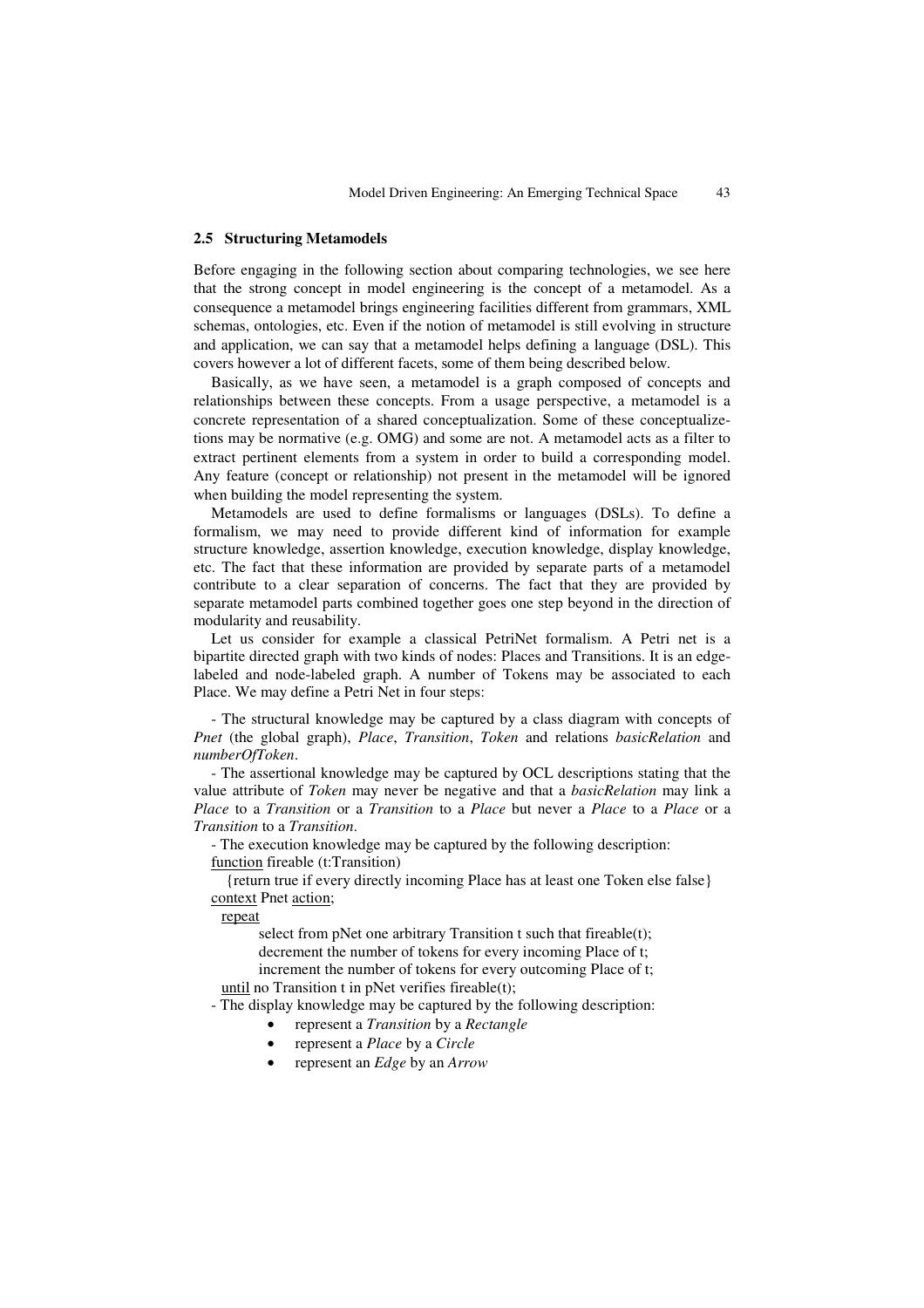Now we may see in this description that any part is based on a separate metamodel for example the OCL metamodel or the AS (Action Semantics) metamodel or a drawing metamodel composed of concepts *Arrow*, *Circle* or a *Rectangle*. So the formalism of Petri Nets is defined not by a single but by an aggregation of metamodels. This way of "decorating" a model with another one based on a different metamodel is quite powerful and goes beyond the classical distinction between abstract and concrete syntaxes. It allows achieving separation of contents from presentation. If we wish to define an extension to Petri nets, for example colored Petri nets, then reusability may be achieved thanks to this clean separation.

We just mentioned in this example that a model may be decorated with assertions to make it more precise, but that it may also be decorated with execution annotations to provide it with some animation capabilities (e.g. simulation but not only). Models are not naturally executable, but by using some available language with precisely defined execution semantics, it is possible to animate them. In [5] the language to write execution annotations was Smalltalk but variants of Java have also been used. The OMG invest efforts in trying to standardize action semantics for UML or even for  $MOF$ 

A more regular definition of a DSL may be given as a coordinated set of models. Among these, a central domain metamodel would define the central concepts like *Place*, *Transition* or *Token* in the example above. Most of the other models will be correspondence or transformation models mapping the domain metamodel onto other DSLs, in order to provide various concrete syntaxes, to define executability or other properties. This external way to define executability by a mapping to another executable language (like Java for example) is very general.

#### **2.6 Summary**

The basic assumption in MDE is the consideration of models as first class entities. A model is an artifact that conforms to a metamodel and that represents a given aspect of a system. These relations of conformance and representation are central to model engineering [7]. A model is composed of model elements and conforms to a unique metamodel. This metamodel describes the various kinds of contained model elements and the way they are arranged, related, and constrained. A language intended to define metamodels and models is called a metametamodel. Models may be decorated in various ways in order to associate additional properties. The declaration itself is a model, i.e. conforms to a metamodel. The precise mechanisms for composing the various models are not yet completely understood.

## **3 Engineering: Structuring the Solution Space**

Technical spaces were introduced in [24], in the discussion on problems of bridging different technologies. A technical space is a working context with a set of associated concepts, body of knowledge, tools, required skills, and possibilities. It is also a model management framework usually based on some algebraic structures like trees, graphs, hypergraphs, categories, etc. Although technical spaces may be difficult to define formally, they can be easily recognized (e.g. XML, MDA). In the three-level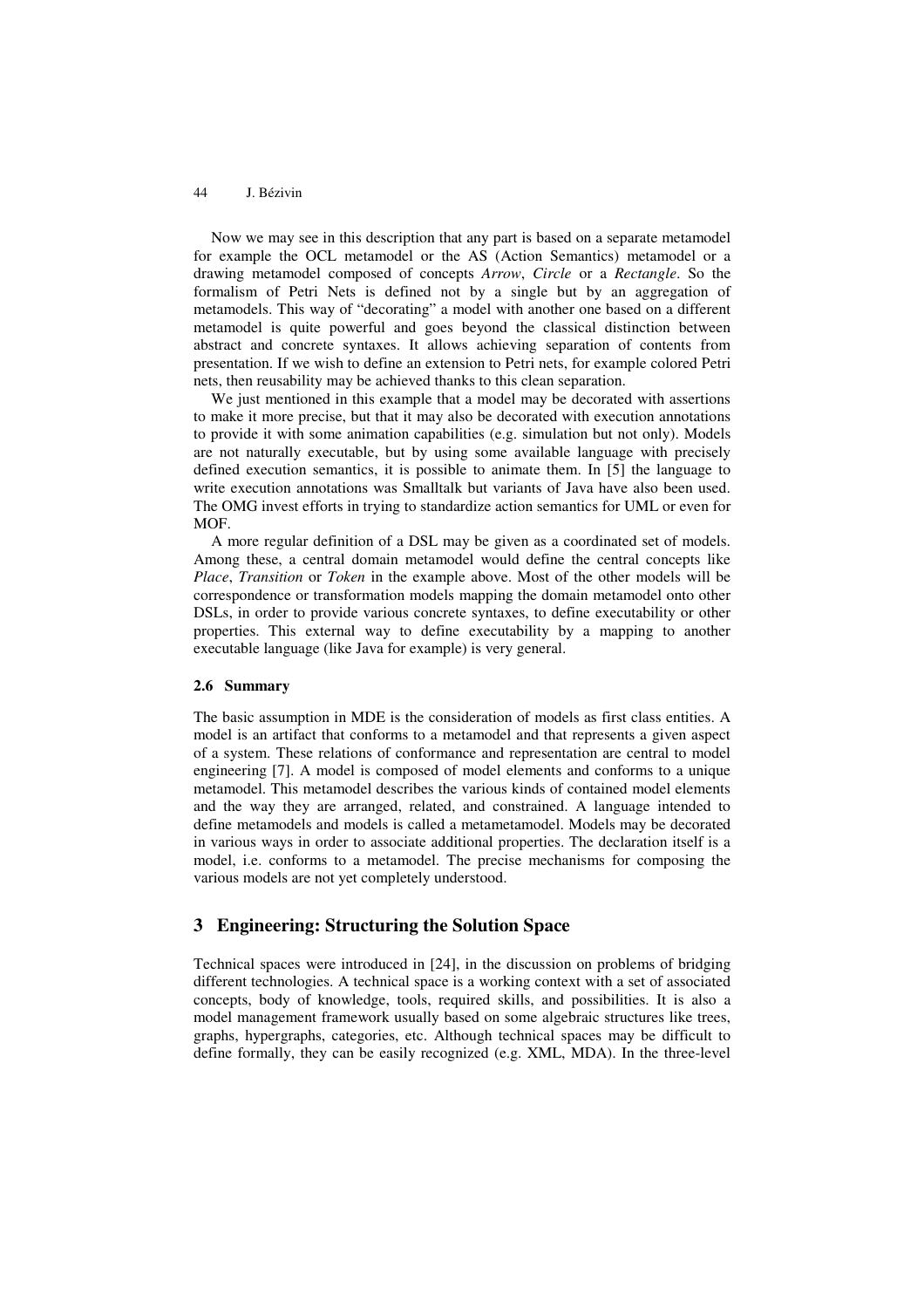conjecture, each technical space can be seen as based on a metametamodel (explicit or implicit) and a collection of metamodels. For the OMG/MDA the MOF and the collection of standard metamodels and UML profiles play this role.



**Fig. 7.** Systems, models and technical spaces

As illustrated in Fig. 7, the basic notions that we consider are now Systems, Models and Technical Spaces (abbreviated TSs). When we talk about a model, we should say which kind of model we are referring to. For example we could say that an XML-document is an XML-model or that a Java program is a Java-model. Proceeding in that way saves a lot of time by solving a lot of endless discussions about a Java program being or not being a model. The notion of model is a contextual one and to be non-ambiguous we need to prefix the model by its context. A TS denotes such a notion of a context. To take once again the object analogy, Smalltalk objects, Eiffel objects and C++ objects were different kinds of objects, not even able to communicate directly in the absence of some kind of Middleware support like CORBA. However Smalltalk programmers were used to talk about objects in their particular context. Similarly a MDA-model is a model that conforms to a metamodel that conforms to the MOF. When the context is clear, we may talk about a model, often meaning here MDA-model. Such a model will have specific properties, i.e. being able to be serialized in the XMI 2.1 format. When we talk about a Microsoft/DSL-model like in Fig. 8, this will be a different kind of model, not based on the MOF or directly serializable in XMI [30]. We may generalize this prefixing convention when we have to talk about models pertaining to different TSs. If we consider TSs that are organized according to the three level conjecture, we may even talk about a Java program as EBNF/Java/myProg or about an XML document as XML/MusicML/myMusic as naturally as we could talk above ECORE/UML2.0/ myModel or about MOF2.0/CWM/MyData.

Several TSs may thus be considered as based on a three level organization like the metametamodel, metamodel and model of the MDA. One example is grammarware [23] with EBNF, grammars and programs but we could also consider XML documents, RDF documents, Semantic Web, DBMS, ontology engineering, natural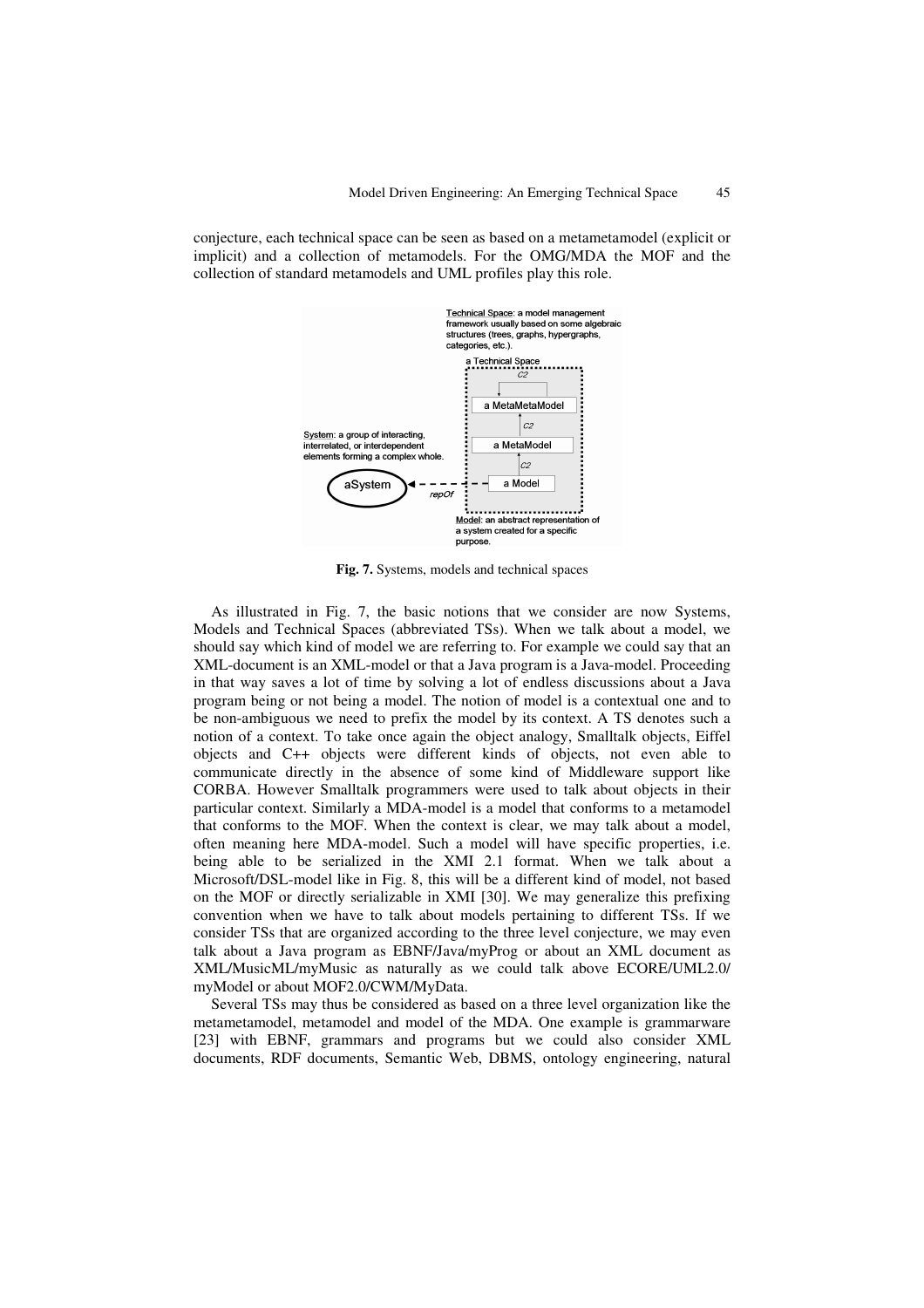

**Fig. 8.** Two MDE Technical Spaces

language processing systems, etc. In order to get a synergy of different technical spaces we should create conceptual and operational bridges between them, and some of these bridges are bi-directional.

The main role of the M3-level in a TS is to define the representation structure and a global typing system for underlying levels. The MOF for example is based on some kind of non-directed graphs where nodes are classes and links are associations. The notion of "association end" plays an important role in this representation system. Within the grammarware space we have the specific representation of abstract syntax trees while within the XML document space we also have trees, but with very different set of constraints, for example with possibilities to have direct references from one node to another node (REFs and IDREFs). In Fig. 9 we see how a simple system may be represented as an XML document corresponding to a Petri Net XML schema. We represent in this figure the *conformsTo* relation between the document, the schema, and the schema definition. We also represent the fine grained *meta* relations presented earlier (section 2) between elements and metaelements.

As we can see, there are a lot of similarities between the XML TS and the MDA TS. To get even more convinced, we may compare this situation with a similar one expressed in the MDE TS. Here, in Fig. 10, we have chosen another specific variant of MDE called sNets based on typed, reflective, and partitioned semantic networks [8], [9].

Associated to the basic representation system, there is a need to offer a navigation language. For MDA the language that plays this role is OCL, based on the specific nature of MDA models and metamodels. OCL for example know how to handle association ends. For the XML document space, the corresponding navigation notation is XPath that takes into account the specific nature of XML trees. As a matter of fact OCL is more than a navigation language and also serves as an assertion language as we have seen earlier and may be even used as a side-effect free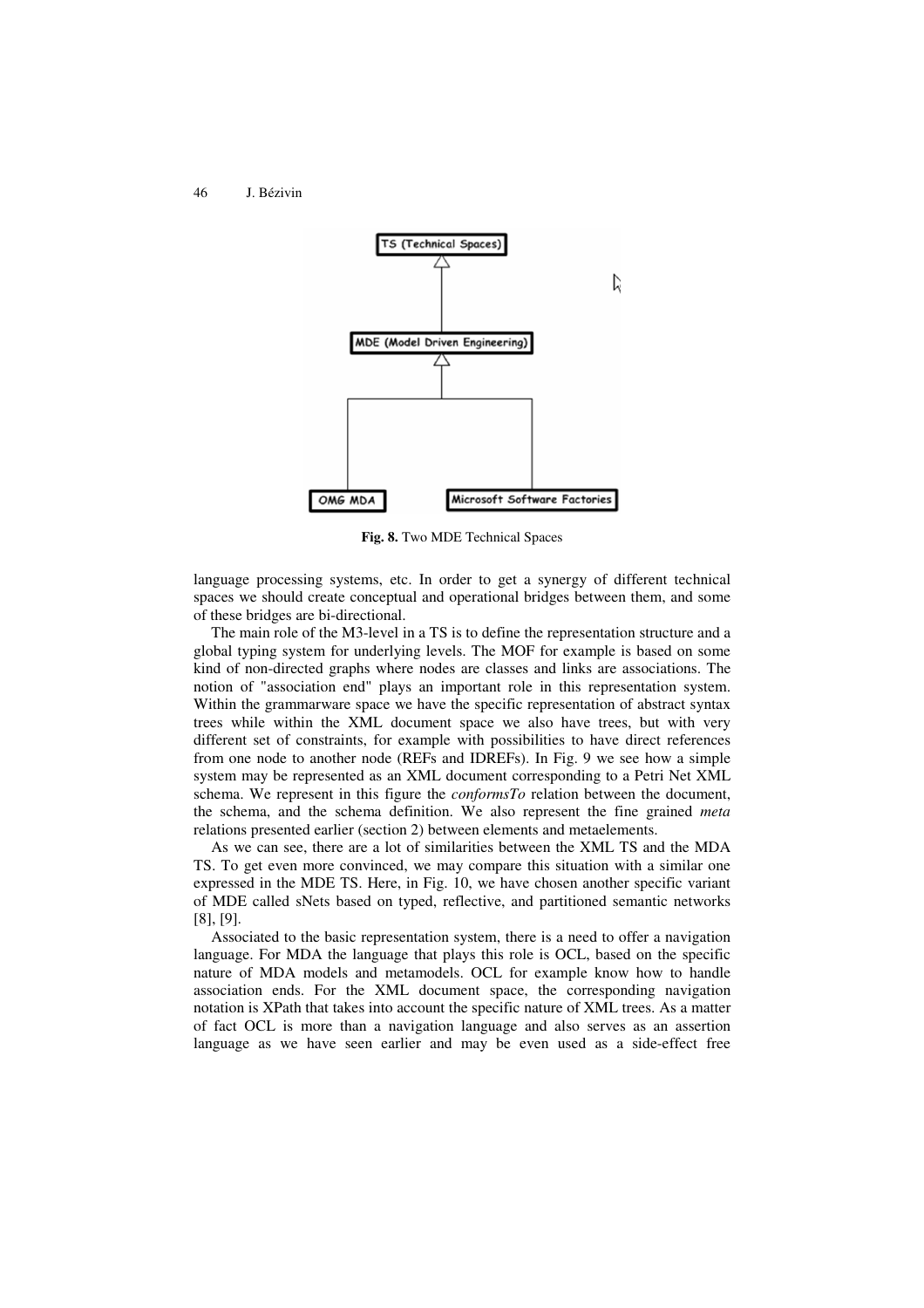

**Fig. 9.** Three level structure in an XML TS

programming language for making requests on models and metamodels. At the M3 level when the representation system and corresponding navigation and assertion notations are defined, there are also several other domain-independent facilities that need to be provided. In MDA for example generic conversion bridges and protocols are defined for communication with other technical spaces:

- XMI (XML Model Interchange) for bridging with the XML space
- JMI (Java Model Interchange) for bridging with the Java space
- CMI (CORBA Model Interchange) for bridging with the CORBA space

Obviously these facilities may evolve and provide more capabilities to the MDA TS. We may even see many other domain-independent possibilities being available at the M3-level like general repositories for storing and retrieving any kind of model or metamodel, with different access modes and protocol (streamed, by element navigation, event-based, transaction based, with versioning, etc.).

We see here the high potential impact of considering these technical spaces as explicit and semi-formal entities. In most of these spaces we have internal transformation tools (e.g. XSLT and XQuery for XML, QVT for MDA, etc.). Some of these internal transformation tools are general and other are specialized (a compiler can be seen as a specialized transformation tool of the EBNF/Grammarware space). These transformation tools have evolved in their own context to fit with specific objectives and main representation system of the corresponding space. There is no reason to change that. Now we have to consider another kind of transformation: across technical space boundaries. We call these transformations "projectors" in order to distinguish them from other transformations internal to one technical space.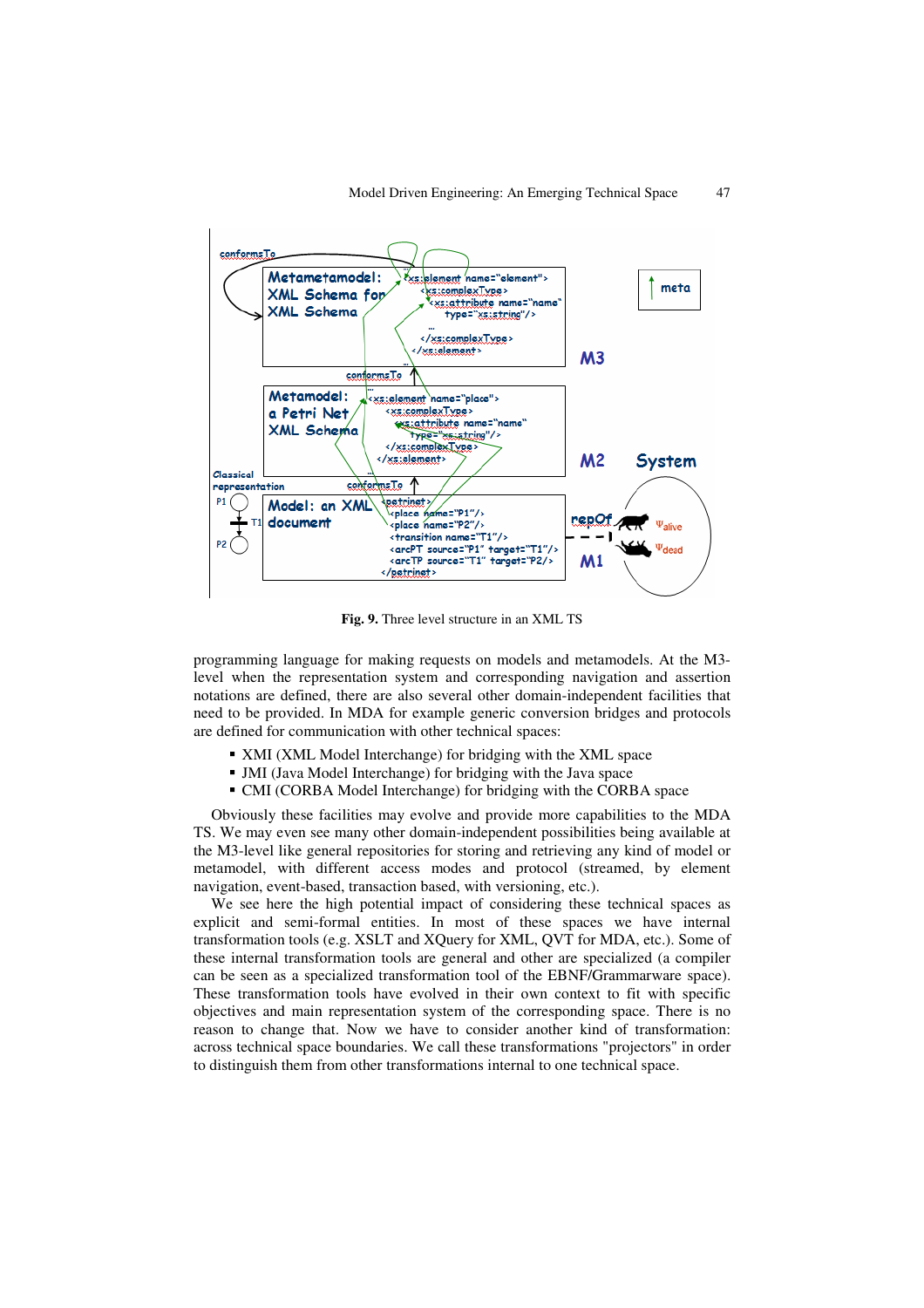

**Fig. 10.** Three level structure in the sNet MDE TS

The responsibility to build projectors lies in one space. The rationale to define them is quite simple: when one facility is available in another space and that building it in a given space is economically too costly, then the decision may be taken to build a projector in that given space. There are two kinds of projectors according to the direction: injectors and extractors. Very often we need a couple of injector/extractor to solve a given problem.

In order to illustrate this situation, let us look at the MDA technical space. The main entity there is a model (a metamodel may be considered as a kind of model). A model contains very useful and focused information, but by itself it is very dull and has no much capability. If we want MDA models to be really useful we have to give them these capabilities. There are two ways to do this: either to build them in the MDA space or to find them in another space. In the latter case what we will have to provide is some set of projectors.

An MDA model is a graph (non directed graph with labeled edge ends). Since there was no possibility to exchange MDA models, the OMG initiated a RFP called SMIF (Stream-based Model Interchange Format). The objective of SMIF was to find a serialization scheme so that any kind of MOF model could be exchanged by simple means (by mail, or a USB key, etc.). After some months of study, the group leading this initiative identified several solutions based on well known graph serialization algorithms. The solution was then to select and standardize some of these algorithms and to suggest building software extensions to handle these standards as part of the major CASE tools. This was the time when some people realized the importance that the XML TS was taking and the growing availability of XML tools in various industrial environments. Many people then realized that it would be economically much more interesting to define standard serialization in XML, i.e. that instead of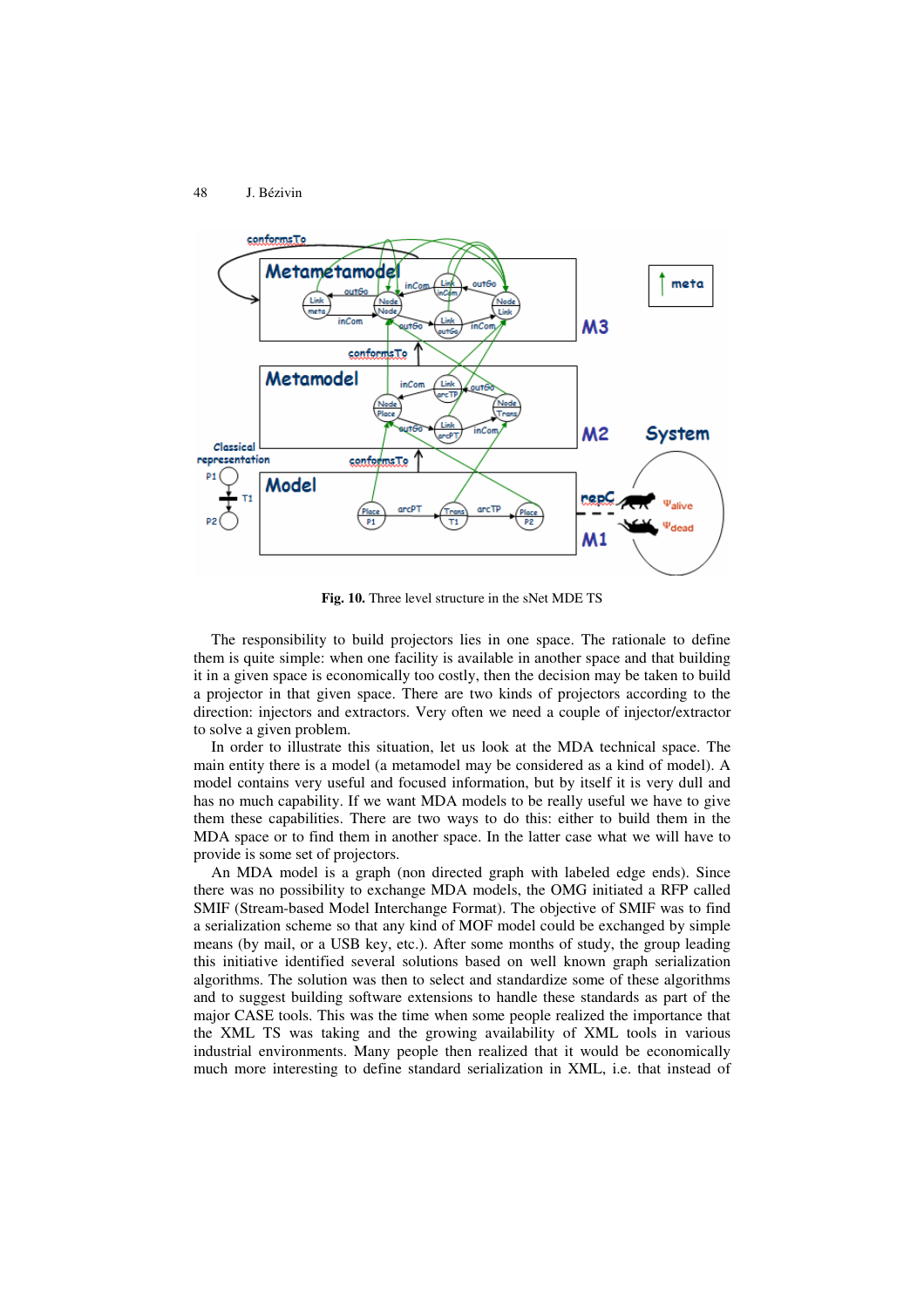directly serializing graphs on text flow or binary streams, it was more interesting to serialize graphs as trees and the let the remainder of the work being handled in the XML TS. As a consequence a bidirectional projector was defined by the XMI convention.

Each MDA projector has a specific goal, i.e. it consists in providing new facilities to models that are available in other TSs. XMI brings the capability of global model exchange to the MDA space and this capability is found in the XML space. Global model exchange means only the possibility to have batch-style of communication between tools. This is an interesting facility, but in many occasions it is not sufficient because we have to provide a fine grain access to model elements. XMI is of no use to do this. Here again the problem of adding new capabilities to models arose. Building intra-MDA tools for doing this was considered very costly. So, as part of the Java community process program, a standard projector with the Java technical space was defined under the name JSR #40. The capability to access models elements in MDA was given with the help of the Java TS. This projector is known today under the name JMI (Java Metadata Interface Specification [33]).

As we may see, each projector has a specific purpose. In the UML standard, the diagram interchange part deals partially with the separation of content and presentation for MDA models. In order to help model presentation, specific tools could have been added to the MDA space, but with a high implementation cost. Here again a solution was found in the XML space, by using the SVG standard for scalable vector graphics. Although the solution is limited to only certain kind of models, here again we see the interest of using important investments of other TSs to bring economically and rapidly functionalities to a given space (here the MDA) with the help of projectors.

Many other examples could be found showing the need for a very precise definition of the goal of any projector. For example, after the introduction of XMI, it was rapidly found that this projector was not bringing the facility of easy textual reading to the MDA space. Many solutions were possible, including applying XSLT transformation to XMI-serialized models to make them more usable for human operator (considering that XMI is sufficient for computer operators). Then the OMG decided to address this problem separately and a solution involving the EBNF space was defined under the name HUTN (Human Usable Textual Notation). HUTN offers three main benefits: (1) It is a generic specification that can provide a concrete language for any MOF model; (2) the HUTN languages can be fully automated for both production and parsing; (3) the HUTN languages are designed to conform to human-usability criteria. In the same spirit, OMG is today studying more general kinds of projectors between the MDA and the textual technical space (Model to Text RFP).

So we can see all the gain that could be reaped from the homogeneous consideration of bridges between TSs with the help of generic projectors. There are many activities presently going on in this area with TSs like data base (SQL projectors, E/R diagram projectors), in the OS TS (Unix projectors), in the legacy technical spaces (Cobol, ADA, PL/1 projectors to name only a few of them), in the ontology TS, for example with Protégé, in the natural language processing TS for requirement engineering applications, in the semantic Web TS, etc.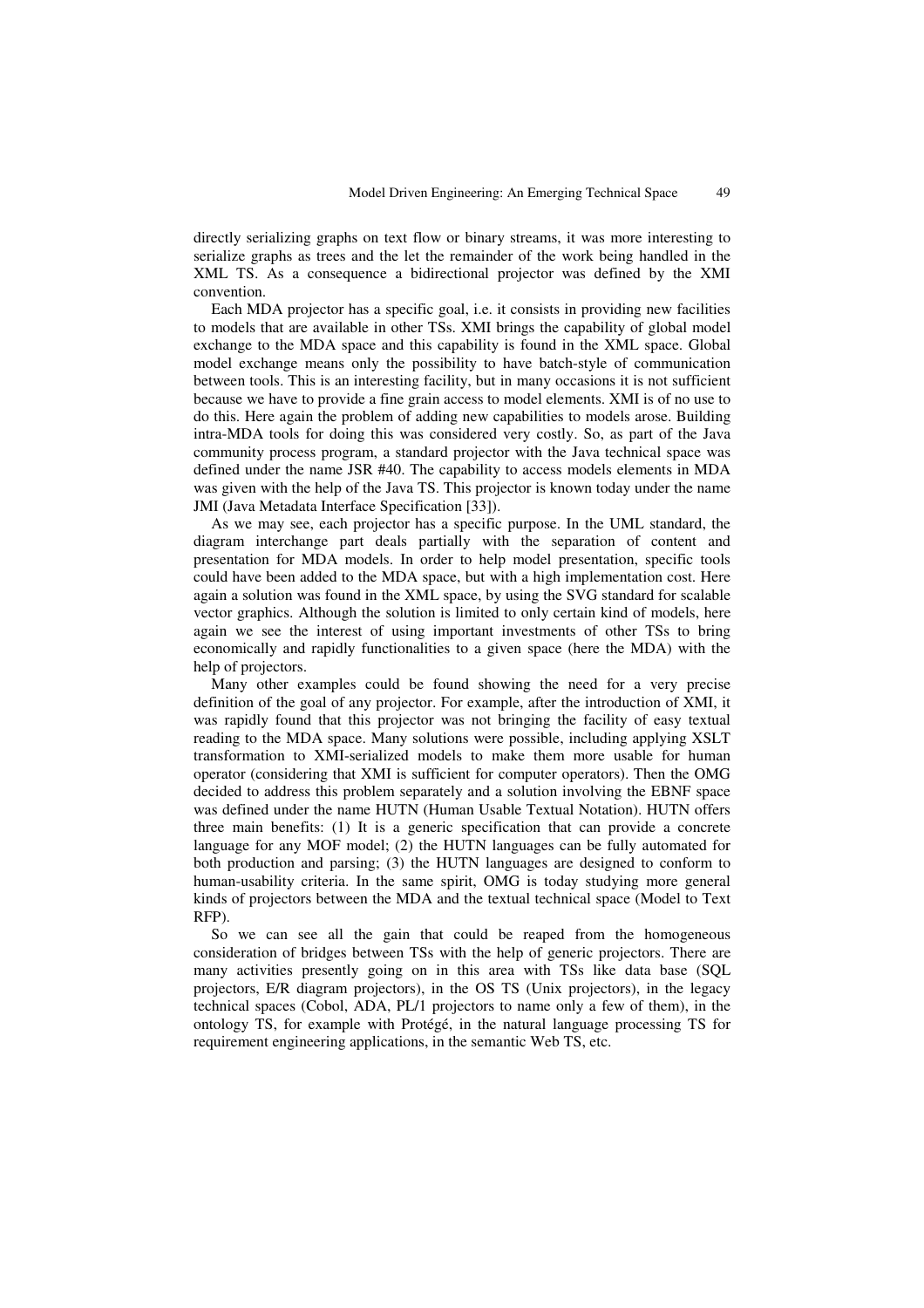## **4 Some Examples of Technical Spaces**

In this part, we give some rapid examples of TSs related to model engineering.

### **4.1 The OMG MDA Technical Space**

We have already mentioned many of the characteristics of this MDA TS which was one of the first to explicitly state its clear foundation on some notion of concrete model. It should be noted that this TS borrowed much inspiration from the CDIF achievements as well as from the Microsoft OIM framework. CDIF and OIM are two examples of previous TSs, now extinct.

A typical presentation of the OMG/MDA organization is shown in Fig. 11. This may be used to illustrate the various roles that UML is playing in the global picture.



**Fig. 11.** Typical illustration of OMG MDA Organization

There has been a lot of reorganization at OMG on the occasion of the move to UML 2.0. The idea was to achieve some simplification by taking this opportunity to align other standards as well (OCL 2.0, MOF. 2.0, XMI 2.0, etc.). The result may be considered as mitigated. For various reasons there have always been two camps at OMG, according to the role devoted to UML. For the MOF camp, UML is only one ordinary metamodel among many (CWM, SPEM, etc.) while for others UML has a special and central role in MDA; the latter view UML as a rather universal language covering most of the software engineering needs, either directly or through its profile extension mechanism. The two camps have made a working compromise stating that 1) the UML conforms to MOF but also that 2) MOF is aligned on UML. Keeping the balance between these two political views has always been a complex exercise. The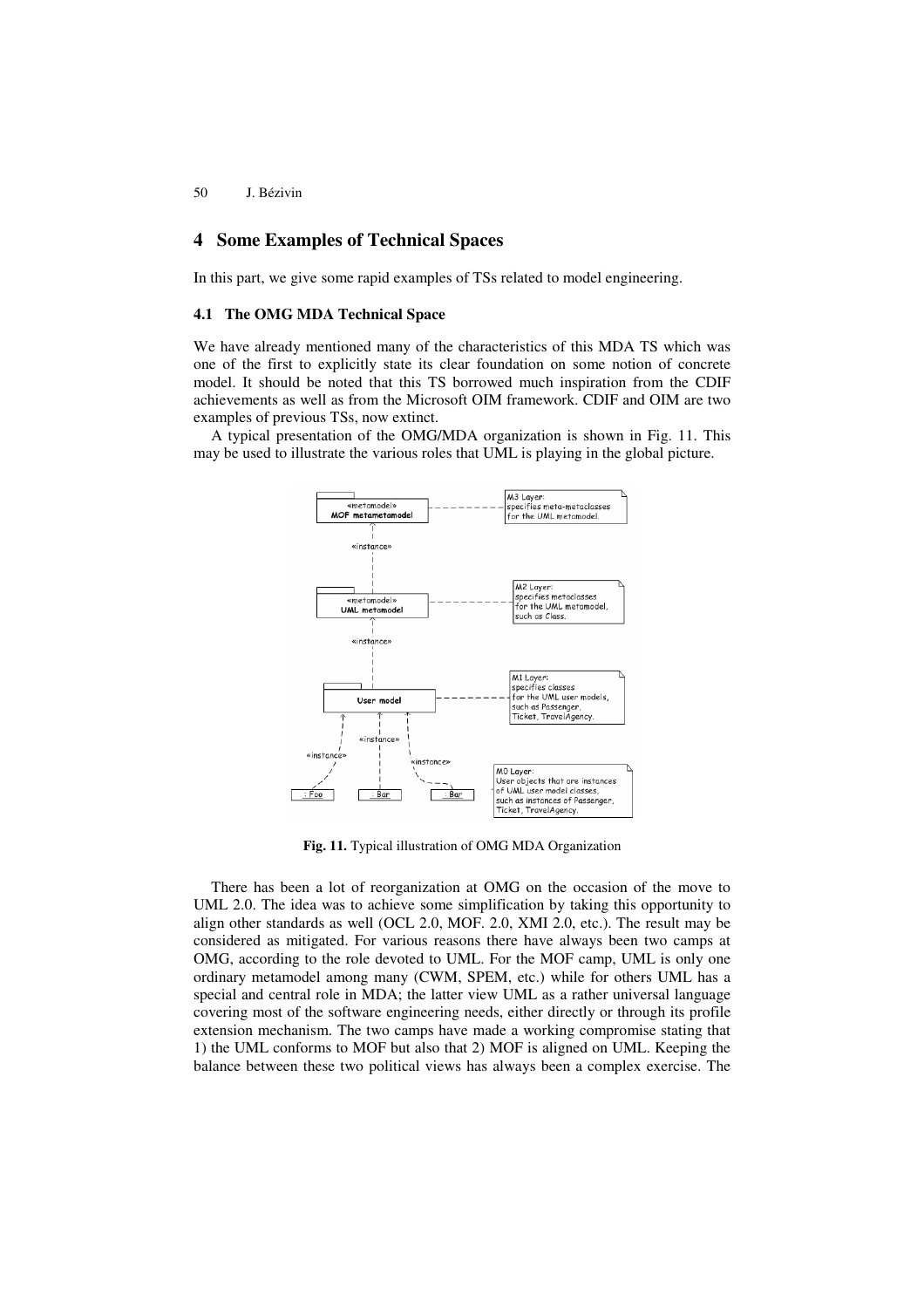fact that UML is separated in infrastructure and superstructure was a help in defining the alignment, but is not sufficient. MOF itself is now composed of two parts, EMOF (for essential MOF) and CMOF (for complete MOF).

One sub-area of the MDA work at OMG is called ADM (Architecture-Driven Modernization) and deals with model-based reverse engineering and software modernization. In this very active area, the notion of TS projector between legacy spaces and the MDA space are of paramount importance. ADM mainly deals with the utilization of metamodeling techniques for recovery PIMs from PSMs corresponding to platform of the past.

#### **4.2 The EMF Technical Space**

In theory EMF (Eclipse Modeling Framework [17]) and OMG/MDA are aligned and should be considered as only one TS. As suggested in Fig. 2, MDA may be viewed as a set of standards while EMF should be an implementation based on these same standards. In practice this is not completely true and the two may be somewhat evolving independently. The M3 level in EMF is called ECORE (see Fig. 12), and corresponds approximately to EMOF mentioned above. Another view is to consider EMF as a sophisticated projection of MDA onto the Java TS, and to a lesser extent onto the XML TS.



**Fig. 12.** The EMF ECore metametamodel

### **4.3 The Microsoft DSL Tools Technical Space**

A general description of the concept of software factories has been presented in [20]. Starting from there, several sets of tools are being regularly released as beta-versions since December 2004. This allows us to understand in which direction the modeling activities are leading at Microsoft.

In order to define a DSL toolkit for a specific purpose (e.g. for a business of deigning airports), one will proceed as follows: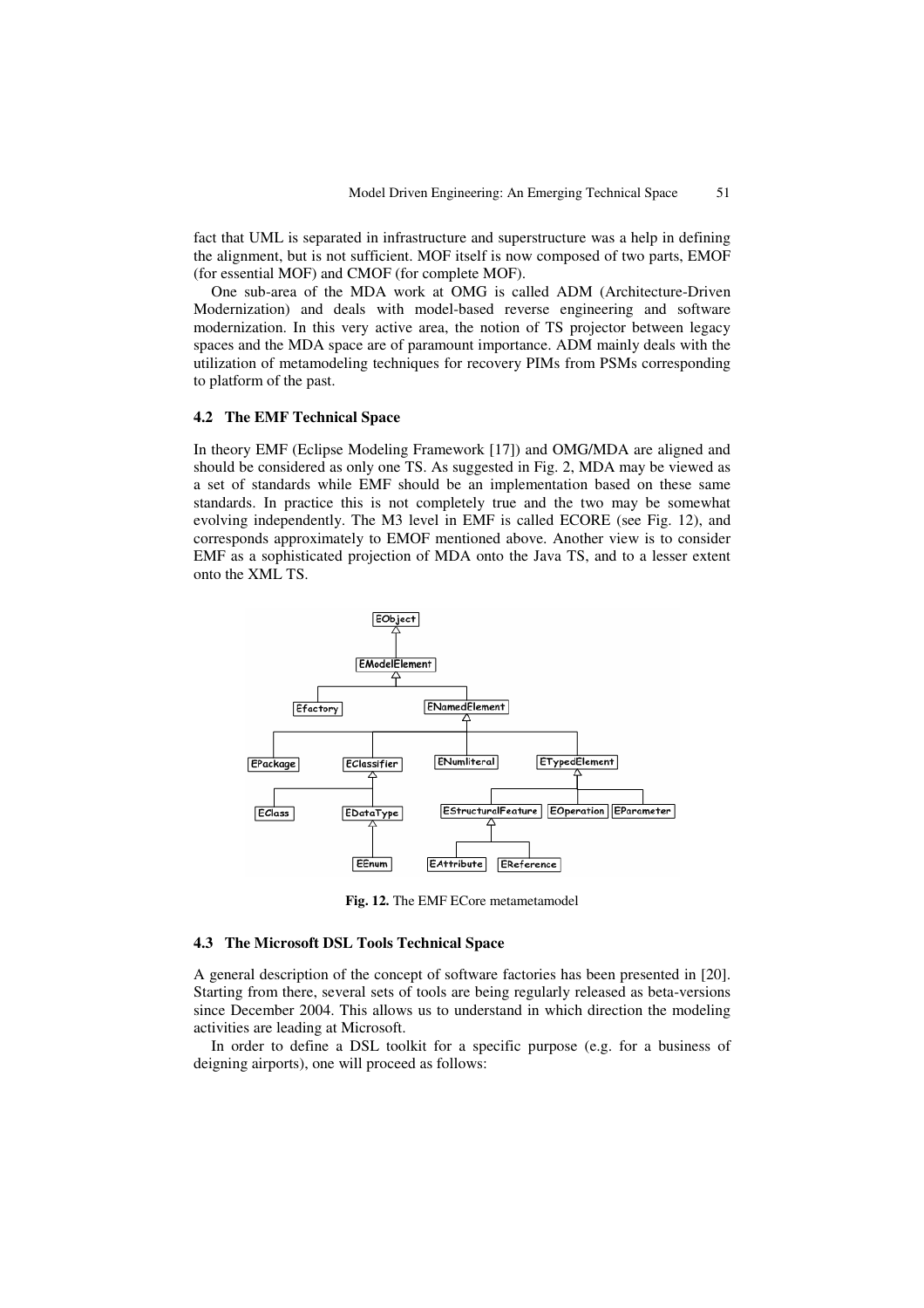- Define the 'object model' (abstract syntax or metamodel) of the language -- that is, the concepts and relationships you want to handle in it.
- Define a graphical concrete syntax for the language -- the boxes, lines, etc that represent the concepts on-screen.
- Create a graphical editor for the language that you will use to design a specific airport.
- Develop code generators that will create software, configuration files, reports and other artifacts from the graphical model.

The choice of Microsoft DSL Tools has been to map mainly to the XML technical Space for handling models and metamodels. Executability is provided by mapping to the Dot Net TS. The M3 level at Microsoft is left implicit, but could be reified somewhat as illustrated in Fig. 13. An operational bridge between EMF and Microsoft Software factories may be found in [12].



**Fig. 13.** A tentative to explicit the M3 level of Microsoft DSL Tools (simplified)

#### **4.4 Other Technical Spaces**

There are plenty of other technical spaces besides the three MDE ones that we have just briefly introduced. A list of these spaces is obviously not realistic here. However it is important to recognize them when they are involved in relation to MDE. The major one is probably the XML Document space that has taken considerable importance in the last decade. We have seen how the OMG has established links with this space through standards like XMI. This is even more important in Microsoft DSL Tools that are making more usage of XML mappings.

Another very important technical space is programming languages, e.g. Java. We can even say that EMF is mainly concerned with the bridging of MDA and Java. This had previously been achieved with JMI in other environments like MDR/NetBeans, but to a much less ambitious scale.

An interesting reading about technical spaces in the domain of web services is [21]. Although not naming explicitly the concept of technical space, this paper considers three complementary ones, namely objects, SQL and XML. The author notices that each of these solutions has strengths and weaknesses when applied to the inside and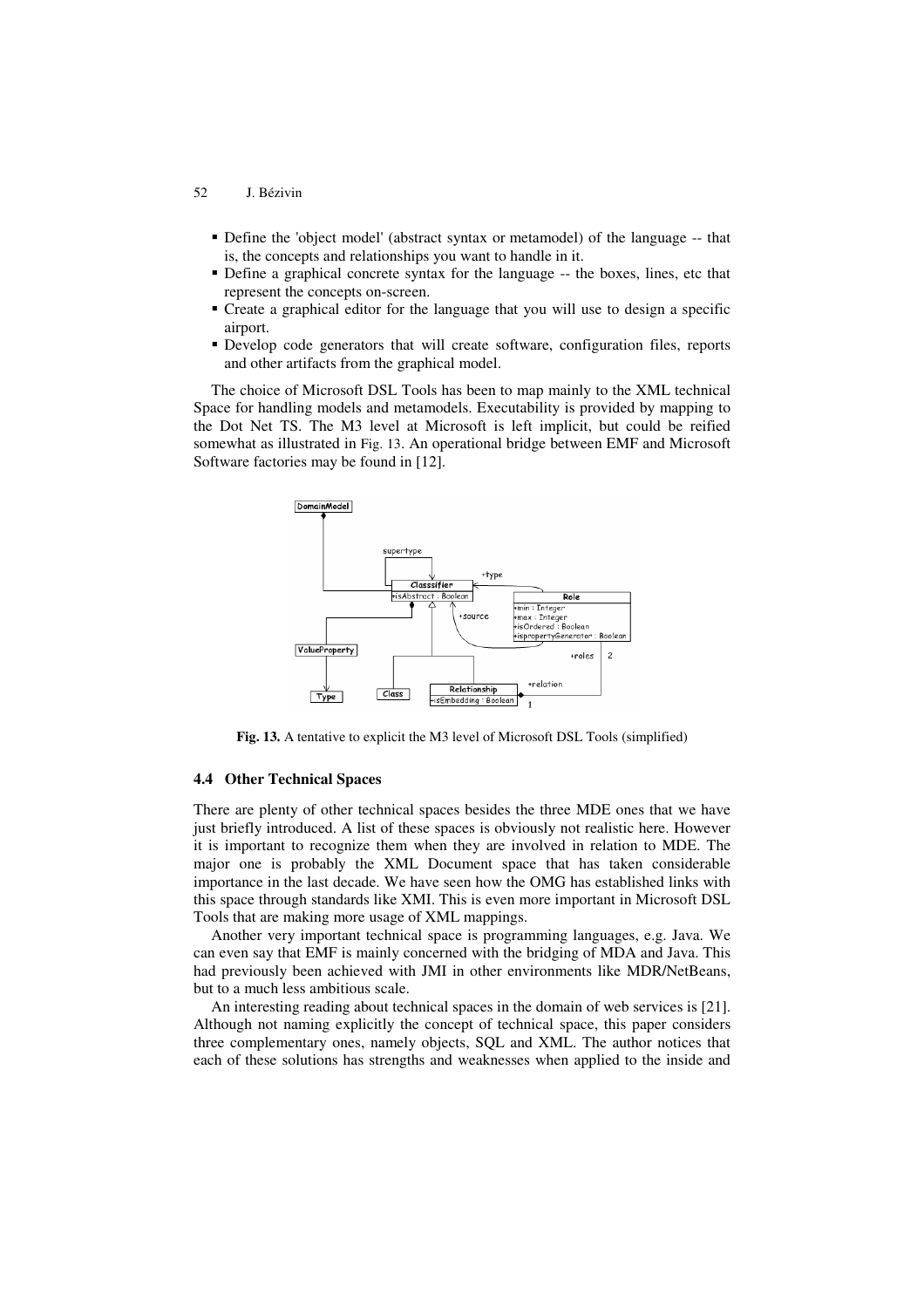outside of web service boundary. He then concludes that the strength of each of these solutions in one area is derived from essential characteristics underlying its weakness in the other area. In other words, the multiplicity of technical space is not only a fact of life but it has also many positive effects.

Bridging to another technical space is interesting if it has something interesting to bring. We have already seen the advantage of using XML or Java instead of reinventing the wheel.

Interesting bridges could also be built with ontology engineering and web semantic. Some functionalities may be easier to provide in a TS with a M3 based on OWL than on the MOF. For example name management seems superior in OWL where a given object may be referred by several different names. Also in OWL the possibility to infer from the properties of an individual that it is a member of a class may be of interest. Through this example we understand more clearly the fundamental relations between representation and reasoning. Reasoning on a model is usually considered a more complex operation than just querying this model. It would be unwise to try implementing in the MDA TS all the reasoning facilities available in the ontology engineering or description logic TS for example. It seems much more valuable to build specific projectors when needed.

Having surveyed the basic MDE principles and having placed them in the context of multiple TSs, it remains now to prove that this approach may lead to real and usable implementations. We will use the example of AMMA (ATLAS Model Management Architecture), a platform built in our team to demonstrate the feasibility of these model-centric approaches to software engineering, system engineering, and data engineering.

## **5 Architectural Style for an MDE Platform**

This section will describe an architectural style for MDE composed of four functional blocks illustrated with prototypes running in the AMMA platform:

- Model transformation (ATL)
- Model weaving (AMW)
- General model management (AM3)
- Model projection to/from other technical spaces (ATP)

This architectural style and the feasibility of its implementation will be illustrated by the description of the AMMA platform. The architecture of the current EMF-based AMMA implementation is described in Fig. 14. The transformation tool of AMMA, ATL, uses the basic features of EMF to handle both source and target models and metamodels, as well as the transformation model and metamodel. An Integrated Development Environment (IDE) has been developed for ATL on top of Eclipse. Based on EMF, it makes use of many other features, such as the code editor and the code debugging frameworks. AMW, the AMMA model weaving tool, uses more advanced EMF features. Since it is built as a model editor, AMW can benefit from editing domains facilities for complex model handlings (including undo-redo). It also reuses some components of the Eclipse default views to display models.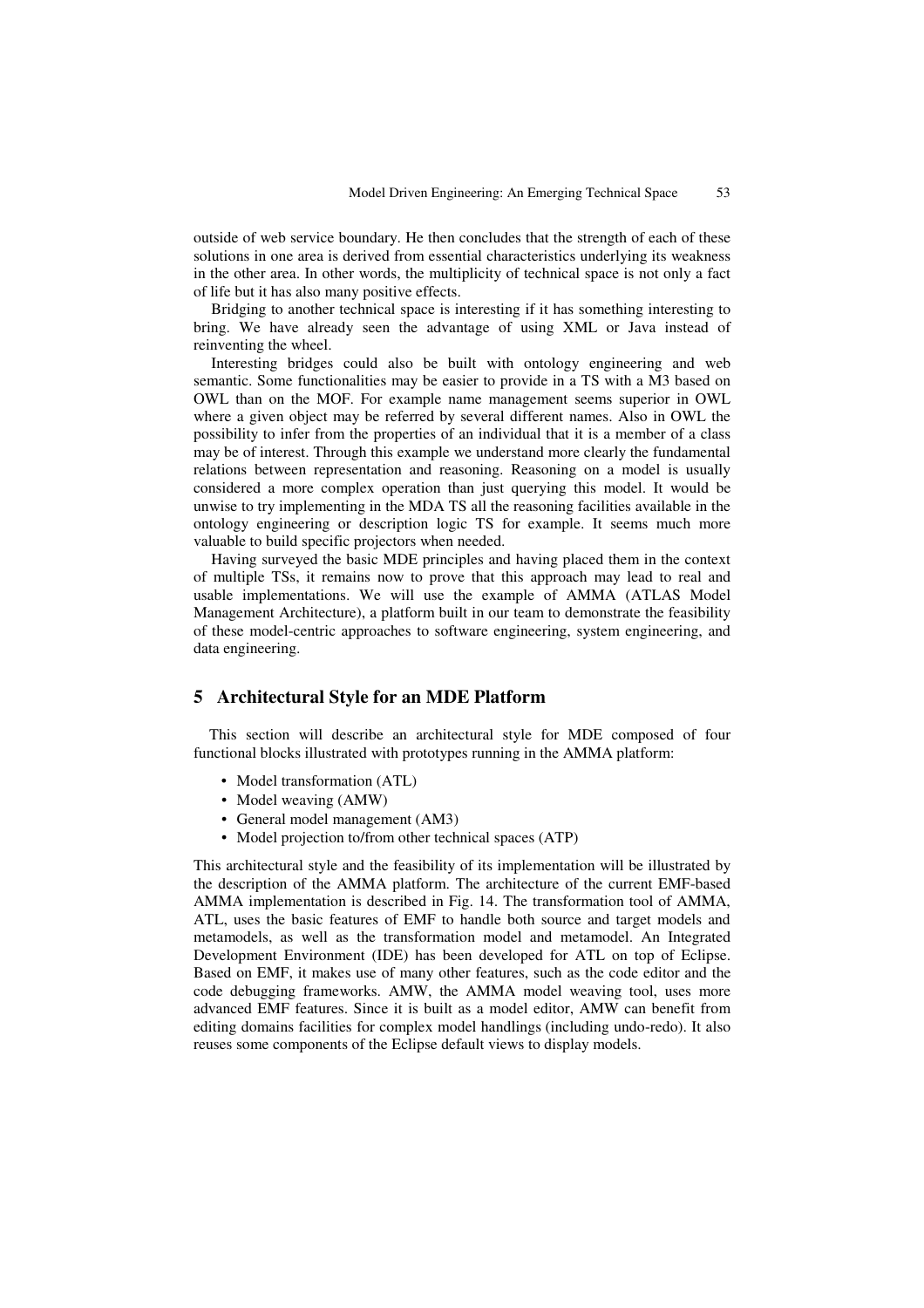

**Fig. 14.** Architecture of the AMMA platform

Eclipse is mostly used as an IDE for software development. As such, it includes facilities enabling to navigate the code, to keep track of the files that need rebuilding, etc. The megamodel tool (AM3) is used as a model-oriented extension of these abilities. As a matter of fact, using the relations between models (such as the source and target relations between a transformation model and its source and target metamodels), and between models and tools (such as those provided by ATP), AM3 makes it possible to easily carry on complex weaving, transformation and projection tasks.

### **5.1 MMA: A Model Engineering Platform**

AMMA has both local and distributed implementations and is based on four blocks (Fig. 15) providing a large set of model processing facilities:

- the Atlas Transformation Language (ATL) defines model transformation facilities;
- the Atlas ModelWeaver (AMW) makes it possible to establish links between the elements of two (or more) different models;
- the Atlas MegaModel Management (AM3) defines the way the metadata is managed in AMMA (registry on the models, metamodels, tools, etc.);
- the Atlas Technical Projectors (ATP) defines a set of injectors/extractors enabling to import/export models from/to foreign technical spaces (Java classes, relational models, etc.).



**Fig. 15.** The AMMA platform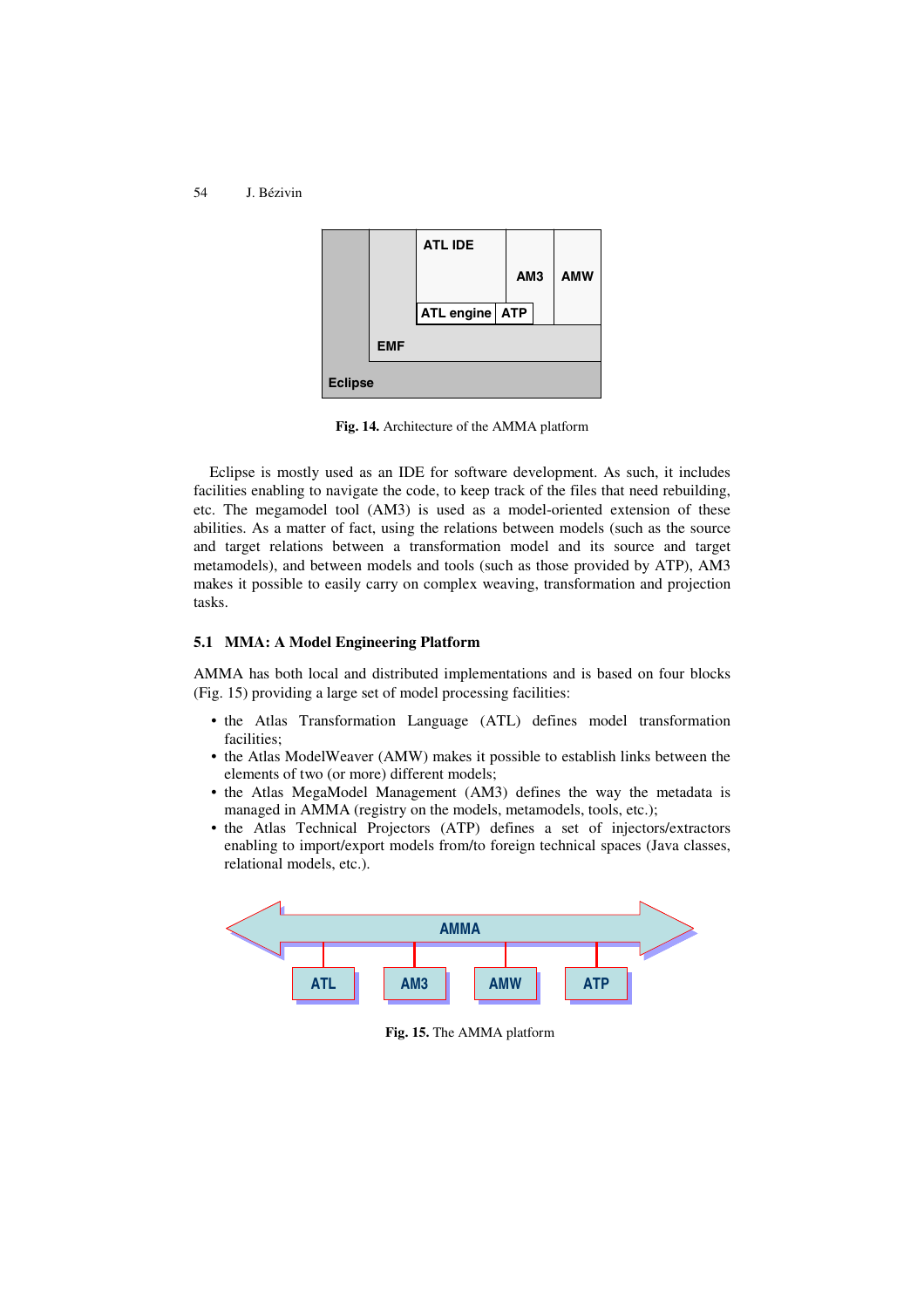#### **5.2 ATL: Transforming Models**

#### **5.2.1 ATL Presentation**

ATL is a model transformation language, having its abstract syntax defined using a metamodel. This means that every ATL transformation is in fact a model, with all the properties that are implied by this. Fig. 16 provides the scheme of the transformation of a model  $M_a$  (conforming to  $MM_a$ ) into a model  $M_b$  (conforming to  $MM_b$ ) based on the  $M_t$  transformation (which itself conforms to ATL transformation language).



**Fig. 16.** An ATL transformation

What appears on Fig. 16 is the postulate of the existence of this common family of model transformation languages. This is exactly what OMG is presently trying to define through MOF/QVT. A given transformation operation is thus represented as follows:

#### $Mb \leftarrow f(MMa, MMb, Mt, Ma)$

This means that a new target model Mb based on metamodel MMb is obtained from the source model Ma based on metamodel MMa, by applying a transformation Mt based on the standard transformation language.

#### **5.2.2 The ATL Metamodel**

The ATLAS transformation language is defined by the way of a metamodel (Fig. 16) taking inspiration from the OCL 2.0, which may be considered here as an assertion and as a navigation language at the same time.

ATL transformations are stored in QVTUnits. QVTUnits are composed of QVTOperators, which are composed of TransformationDescription. A TransformationDescription is an abstract class, which has two sub classes: Action and Context.

Context: The context is used to store the variables and models manipulated by the transformation.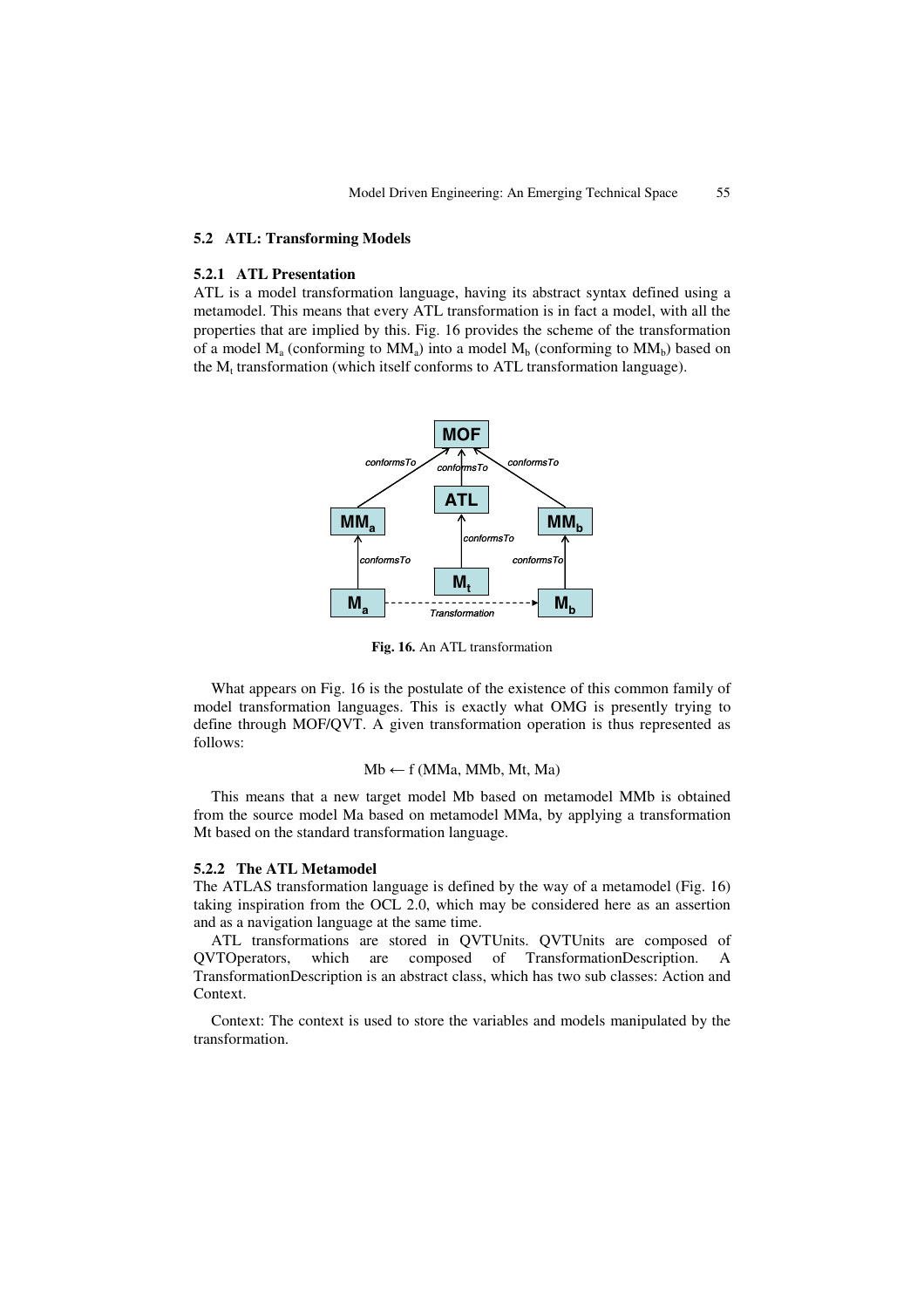Action: The Action class is the element of the language that will describe the action needed to perform a transformation. The actions have to be executed in specific order, which is defined in the position attribute. This notion of order is necessary. We cannot for example set an attribute to a class if the class has not been created.

There are three types of Actions: CreateInstance, PropertyOperation, AddTransientLink.

The rest of ATL metamodel is the description of Expression sub-classes. ATL expression classes are a copy of a part of OCL Expression sub classes. An important extension has been made: the QueryTransientLinkExp that is a sub-class of CallExp. It is used to navigate through the transient links.

#### **5.2.3 An Example of a Transformation in ATL**

Several examples of model transformation in ATL are provided as an open source contribution on the Eclipse/GMT Website. This is a tentative to build a first library of reusable model transformations. Among the fifty examples currently available, we chose one particular for illustrative purpose here: http://www.eclipse.org/gmt/atl/ atlTransformations/#Java2Table. The complete code and documentation is available from the Web site. This example aims to compute a static call graph from a Java program and to present it in a tabular way (in an Excel spreadsheet or in an HTML Table). The following comments on this example are typical of ATL transformations.

- a) Although a conventional transformation from UML 2.1 to UML 2.1 (e.g. refactoring) with source models and metamodels in XMI, target models and metamodels in XMI may be written in ATL without much difficulties, many examples are usually more diverse and more specific.
- b) Here we describe in the source metamodel only a small subset of Java programs. More precisely we consider that a Java program is composed of class definitions, each one being composed of methods definitions and each method definition in turn being composed of a number of method calls. The other characteristics of a Java program are not captured by this metamodel.
- c) The process of practically getting this Java metamodel expressed in XMI is rather complex, besides the fact that XMI exists in many non compatible versions. As a standard procedure we should define a specific UML class diagram with a standard tool like Poseidon, then get the corresponding XMI output file and input it to a "model promotion" tool like UML2MOF available in the MD/NetBeans tool suite. The resulting XMI output file could serve in the transformation as the definition of the java metamodel. As we can see this procedure is rather cumbersome. As an alternative we have defined a DSL for specifying metamodels called KM3 (Kernel MetaMetaModel [2]). This is a textual language with a Java-like syntax and basic support available in the Eclipse/GMT project, for example XMI conversion tools. ATL accepts the source and target metamodels in KM3.
- d) As already noticed, the source metamodel does not cover much details of the Java syntax and this is an advantage on using a Java metamodel corresponding for example to the full Java grammar. We see here one additional characteristics of model transformation: the metamodels should be tailored to the transformation task at hand. Using an over-dimensioned source Java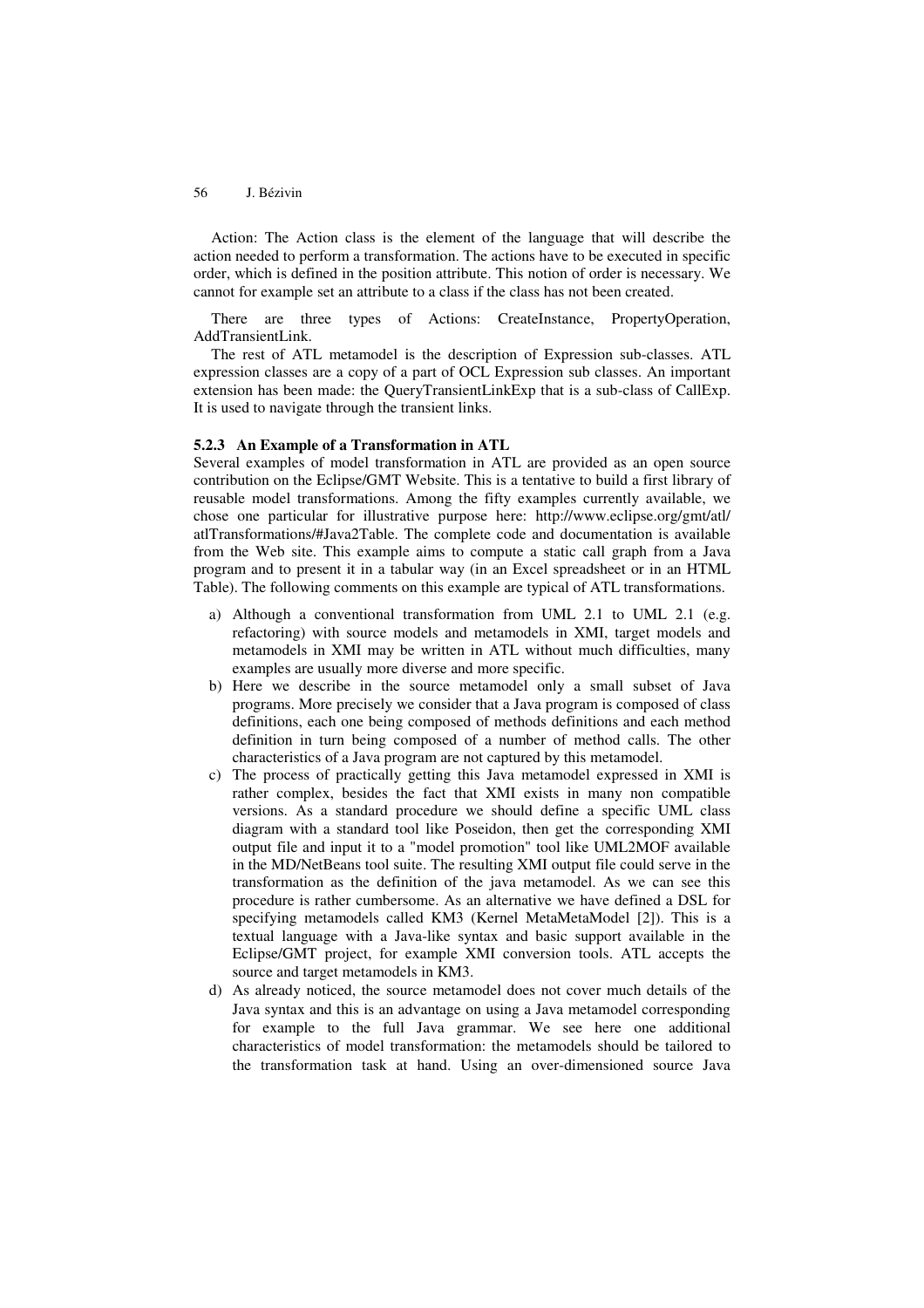metamodel would have made the transformation more complex and less secure. The metamodels play the role of type and the models of variables. It is of high importance to use the most accurate metamodel for reasons of clarity and reliability of the transformation. A theoretical scheme would allow building a transformation  $μ$  taking as input a metamodel Ms and a transformation  $α$  and producing as output a new metamodel Mt, reduction of Ms to the only exact needs of transformation  $\alpha$ .

- e) Now that we have discussed the source metamodel characteristics, we have to face the real situation that Java programs are naturally and usually expressed as plain source text programs and not as XMI representations. As a matter of fact, there is a very restricted number of information naturally expressed in standard XMI in the real world. So what we have to consider here is a bridge between the Java and the MDA TS, i.e. a projection. We suppose that such a projection exists in the ATL projection library (see ATP below). However if we look at the actual Java2Table example, we realize that such projections have not been realized directly but instead that the author found more convenient to cross another TS (XML) to achieve the transformation. Among various reasons for this decision, the existence of the JavaML DTD that allowed to consider all the class definitions in one single file. This is an example of a possible implementation choice.
- f) Now that we have discussed the source model, metamodel and projector we may turn our attention to the corresponding target items. The first work is to define a metamodel for Excel, obviously not provided with the tool. Here again we notice that we don't need a full metamodel but a very simplified one, tailored to our transformation needs. Formulas are not needed but a *Spreadsheet* could be considered as composed of *Rows*, each being composed of a *Cell* with a contained value.
- g) Once we have defined the target metamodel, we need to build the corresponding projectors. This could be implemented with specific MS tools like Visual Basic or more likely again through the XML import/export facilities available in the MS Office suite. In the process of doing this we realize that the target metamodel could as well correspond to HTML or XHTML tables. As a consequence this is the final implementation choice in the provided example. More precisely the target metamodel is an abstract definition of tabular presentation. The result of this transformation could then be chained to another transformation generating specific XHTML or Excel tables, with the metamodels specific to these tools. Of course chains of transformations are important in many practical situations.

## **5.3 AMW: Weaving Models**

Model weaving operations are performed between either metamodels (two or more), or models. They aim to specify the links, and their associated semantics, between elements of source and target models. Concerning the set of links to be generated, the following issues may be considered: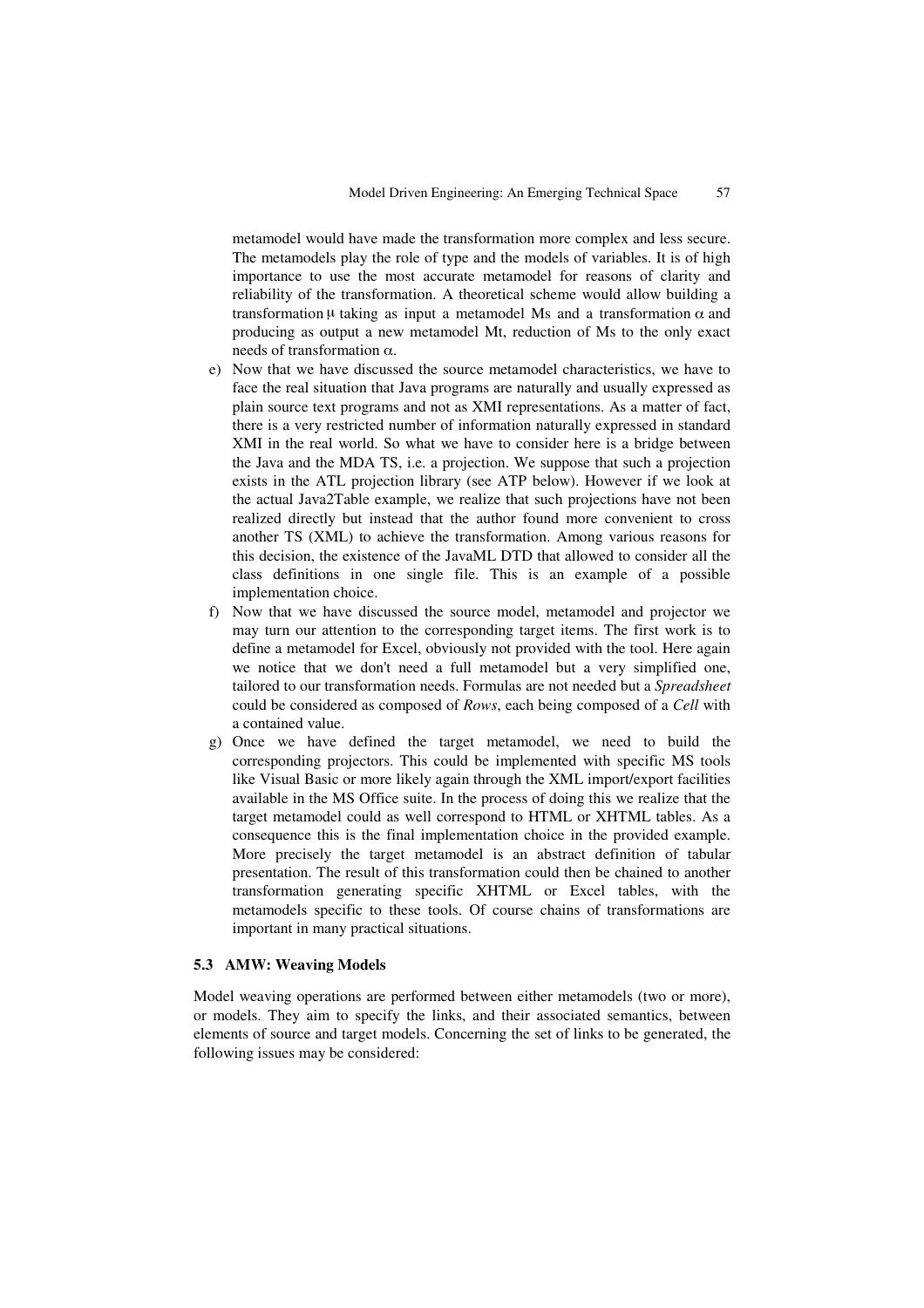- this set of links cannot be automatically generated because it is often based on human decisions. The generation can however be partially automated by means of heuristics;
- it should be possible to record this set of links as a whole, in order to use it later in various contexts;
- it should be possible to use this set of links as an input to automatic or semiautomatic tools.



**Fig. 17.** The model weaving scheme

As a consequence, we come to the conclusion that a model weaving operation produces a precise model *WM*. Like other models, this should conform to a specific metamodel *WMM*. The produced weaving model relates to the source and target models *LeftM* and *RightM*, and thus remains linked to these models in a megamodel registry.

Each link element of the produced weaving model *WM* has to be typed by an element of a given *WMM* metamodel. There is no unique type of link. Link types should provide weaving tools with useful information. Even if some links contain textual descriptions, these are valuable for tools supporting documentation, manual refinements or applying heuristics.

One may assume that there is no standard metamodel for weaving operations since most developers define their own. However, we suppose there is a stub weaving metamodel, and that this stub is extended by specific metamodel extensions. Thus, a given weaving metamodel may be expressed as an extension of another weaving metamodel. This allows building a general weaving tool able to generically deal with weaving tasks. Fig. 17 describes a simple model weaving scheme in which an explicit weaving link (of type *Concatenation*) associates two source elements (*FirstName* and *LastName*) with an only target element (*Name*).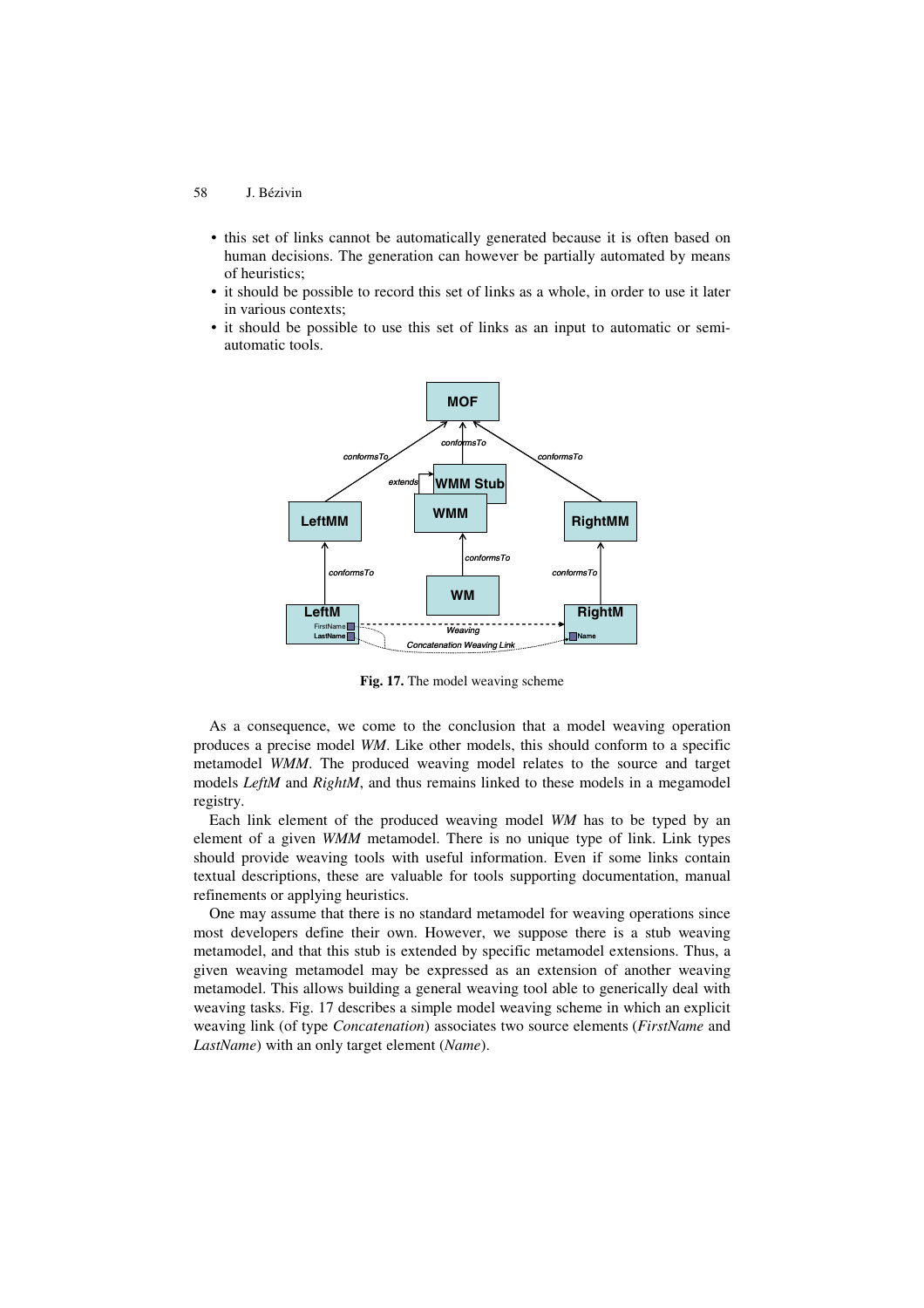Mapping heterogeneous data from one representation to another is a central problem in many data-intensive applications. Examples can be found in different contexts such as schema integration in distributed databases, data transformation for data warehousing, data integration in mediator systems [25], data migration from legacy systems [14], ontology merging [18], schema mapping in P2P systems [22], workflow integration [27], mapping between context and ontologies [16].

A typical data mapping specifies how data from one source representation (e.g. a relational schema) can be translated to a target representation (e.g. a XML schema). Although data mappings have been studied independently in different contexts, there are two main issues involved. The first one is to discover the correspondences between data elements that are semantically related in the source and target representations. This is called schema matching in schema integration [3] and many techniques have been proposed to (partially) automate this task, e.g. using neural networks. After the correspondences have been established, the second issue is to produce operational mappings that can be executed to perform the translation. Operational mappings are typically declarative, e.g. view definitions or SQL-like queries. Creating and managing data mappings can be very complex and timeconsuming if done manually. Recent work in schema integration has concentrated on the efficient management of data mappings. For instance, Clio [26] provides techniques for the automatic generation of operational mappings from corresponddences obtained from the user or a machine learning technique. ToMAS [34] also provides techniques for the automatic generation of operational mappings as well as their consistency management while schemas evolve. This work is significant as it can be the basis to general purpose data integration tools.

#### **5.4 AM3: Global Model Management**

The Atlas MegaModel Management tool, AM3, is an environment for dealing with models or metamodels, together with tools, services and other global entities, when considered as a whole. For each platform, we suppose that there is an associated megamodel defining the metadata associated to this platform. Within the content of a given platform (local or global), the megamodel records all available resources. One may also refer to these resources as "model components" [10]. The megamodel can be viewed as a model which elements represent and refer to models and metamodels [13]. Represented as models, available tools, services, and services parameters are also managed by the megamodel. There are plenty of events that may change the megamodel, like the creation or suppression of a model, or a metamodel, etc. A megamodel is associated with a specific "scope" and conforms to a specific metamodel.

#### **5.5 ATP: Projection Between Technical Spaces**

The Atlas Technical Projectors, ATP, define a set of injectors and extractors, which can be seen as import and export facilities between the model engineering Technical Space and other TSs (databases, flat files, XML, etc). Indeed, a very large amount of pre-existing data that is not XMI compliant would greatly benefit from model transformation. In order to be processed by a model engineering platform, this data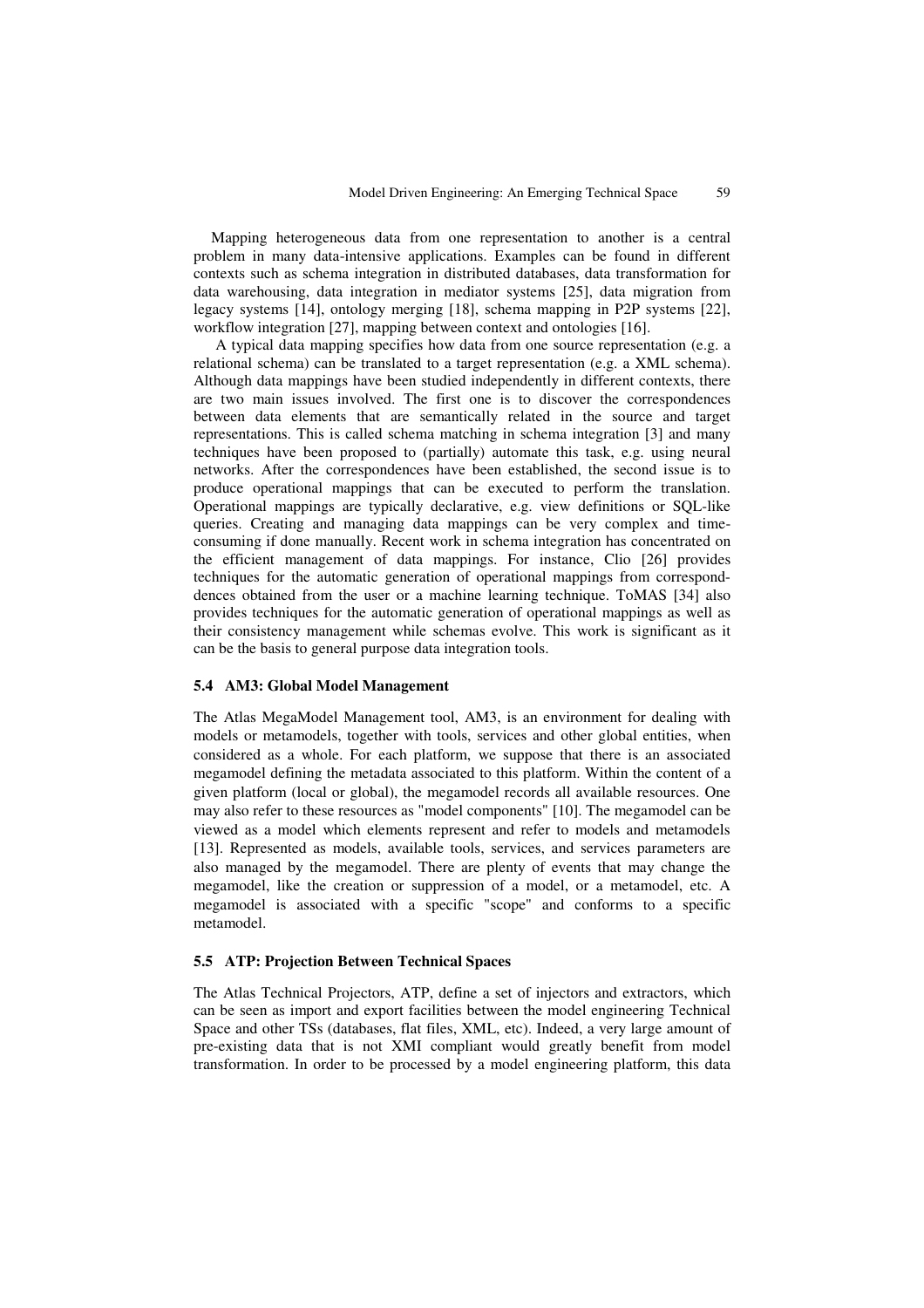needs injection from its TS to the model engineering TS. The need for extraction is also quite important: many existing tools do not read XMI. A simple example is the Java compiler. What we need here is code generation, which may be seen as a specific case of model extraction. Many other TSs require both injectors and extractors: database systems provide another example in which database schemes have to be generated from model definitions.

## **5.6 Conclusions**

What appear in this presentation are the high complementarities between all four presented functional blocks (ATL, AMW, AM3, and ATP). There are plenty of applications that make use of these four kinds of functionalities at the same time.

## **6 Conclusions**

We have presented in this paper our definition of MDE basic principles and our view of an MDE implementation architectural style. The basic principle on which this work is based (Models as first class entities) is common to many current research communities (Model Management, Model Integrated Computing, etc.) and similar goals and means may be found in other TSs. This is summarized in Fig. 18.



**Fig. 18.** Summarizing the Basic Principles

We have taken here a broad view of model engineering as encompassing not only the MDA™ OMG proposal or the Microsoft SoftwareFactories/DSL view, but also other approaches like Model Integrated Computing, Generative Programming, Model Management and many more. We distinguished the three levels of principles, standards, and tools to facilitate the discussion. We suggested the idea that there may exist a common set of principles that could be mapped to different implementation contexts through the help of common standards. We have illustrated our claim with AMMA, an architectural organization that is currently mapped onto the EMF extension of the Eclipse platform.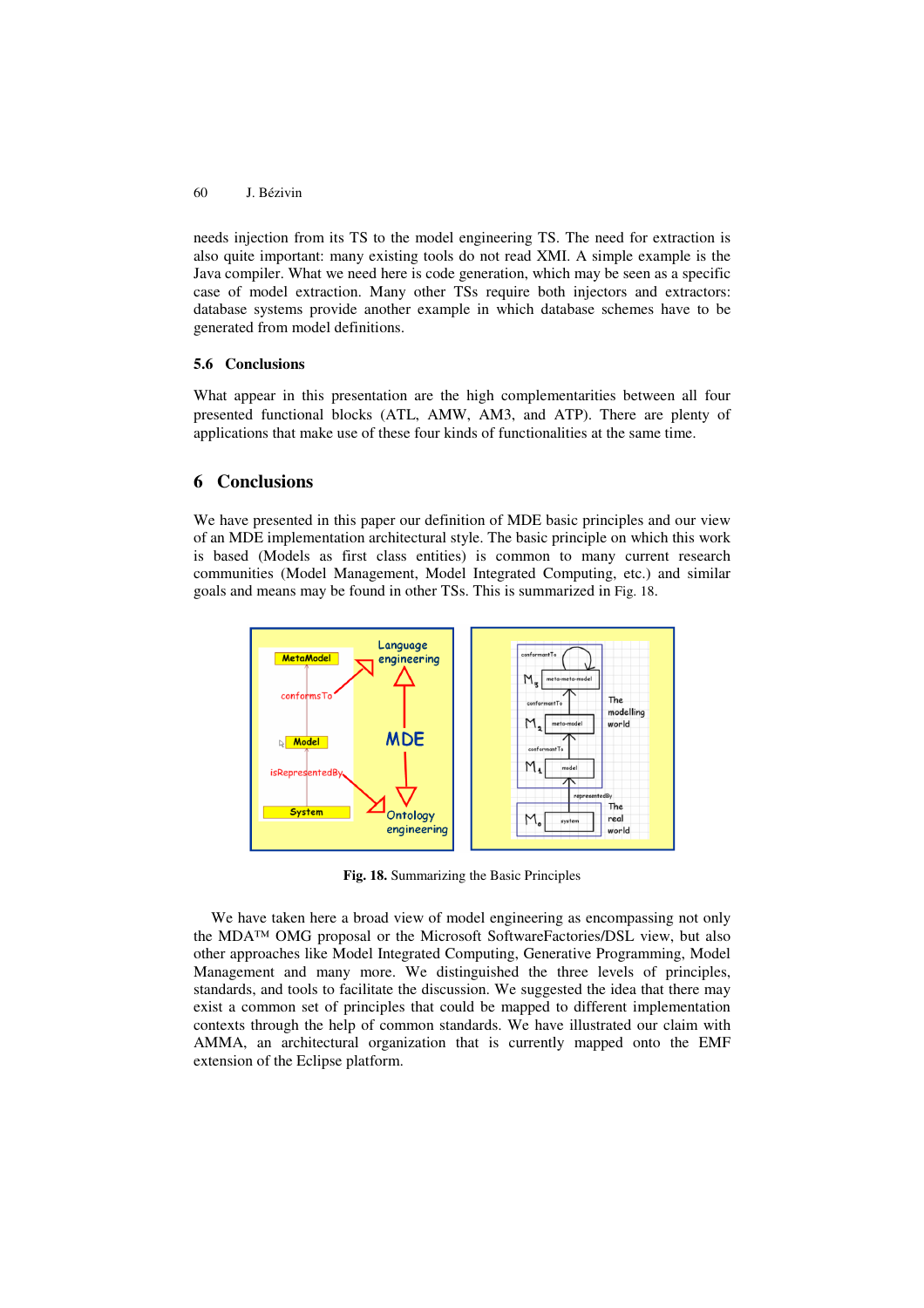One contribution of this work has been to propose a precise and minimal definition of a conceptual MDE technical space. This space may be considered as a general graph where partitions are composed of model, metamodel and metametamodel entities. We have not committed here to a particular kind of graphs. The OMG/MOF graphs, the EMF/Ecore graphs or the Microsoft/SoftwareFactories/DSL graphs are not completely identical but we believe these systems share one common set of principles and definitions corresponding to the MDE abstract global typing system presented here. As a consequence this work should be useful not only to relate different technical spaces like XML, Grammarware, etc., but also to compare variants of the MDE space.

One contribution of this work is the AMMA conceptual architecture, seen as an intermediary level between model engineering basic principles and executable systems running on operational platforms like EMF/Eclipse. The main advantage of proceeding in this way is that we may more clearly evaluate the gap between principles and implementation. From our initial experimentations, we came to the conclusion that building a model engineering platform is much more demanding than simply providing a RPC-like mechanism for allowing tools to exchange models in serialized format (e.g. XMI-based), with the corresponding services and protocols (e.g. Web Service-based). The present state of AMMA with the four functional blocks is only one step in this direction and still needs many extensions.

There are many variants of model engineering. Our attitude has been to find the set of basic principles common to all the dominant model engineering approaches and to make them explicit. We are then in a position to clearly separate the principles, the standards, and the tools levels.

One of the contributions of our approach is also to take explicitly into account the notion of technical space. Instead of building a lot of different ad-hoc conversions tools (modelToText, textToModel, ontologyToModel, modelToOntology, XMLToText, textToXML, modelToSQL, SQLToModel, etc.), we have proposed, with the notion of projectors (injectors or extractors), a general concept that may be used in various situations. These projectors can be selected as either front-ends or back-ends for classical transformations.

### **Acknowledgements**

I would like to thank Freddy Allilaire, Marcos Didonet del Fabro, Frédéric Jouault, Ivan Kurtev, David Touzet, Patrick Valduriez and all the members of the AMMA group for their numerous contributions to this document. This work has been supported in part by the IST European project "ModelWare" (contract 511731).

### **References**

- 1. ATL, ATLAS Transformation Language Reference site http://www.sciences.univnantes.fr/lina/atl/
- 2. ATLAS Group KM3: Kernel MetaMetaModel. Available at http://dev.eclipse.org/viewcvs/ indextech.cgi/~checkout~/gmt-home/doc/atl/index.html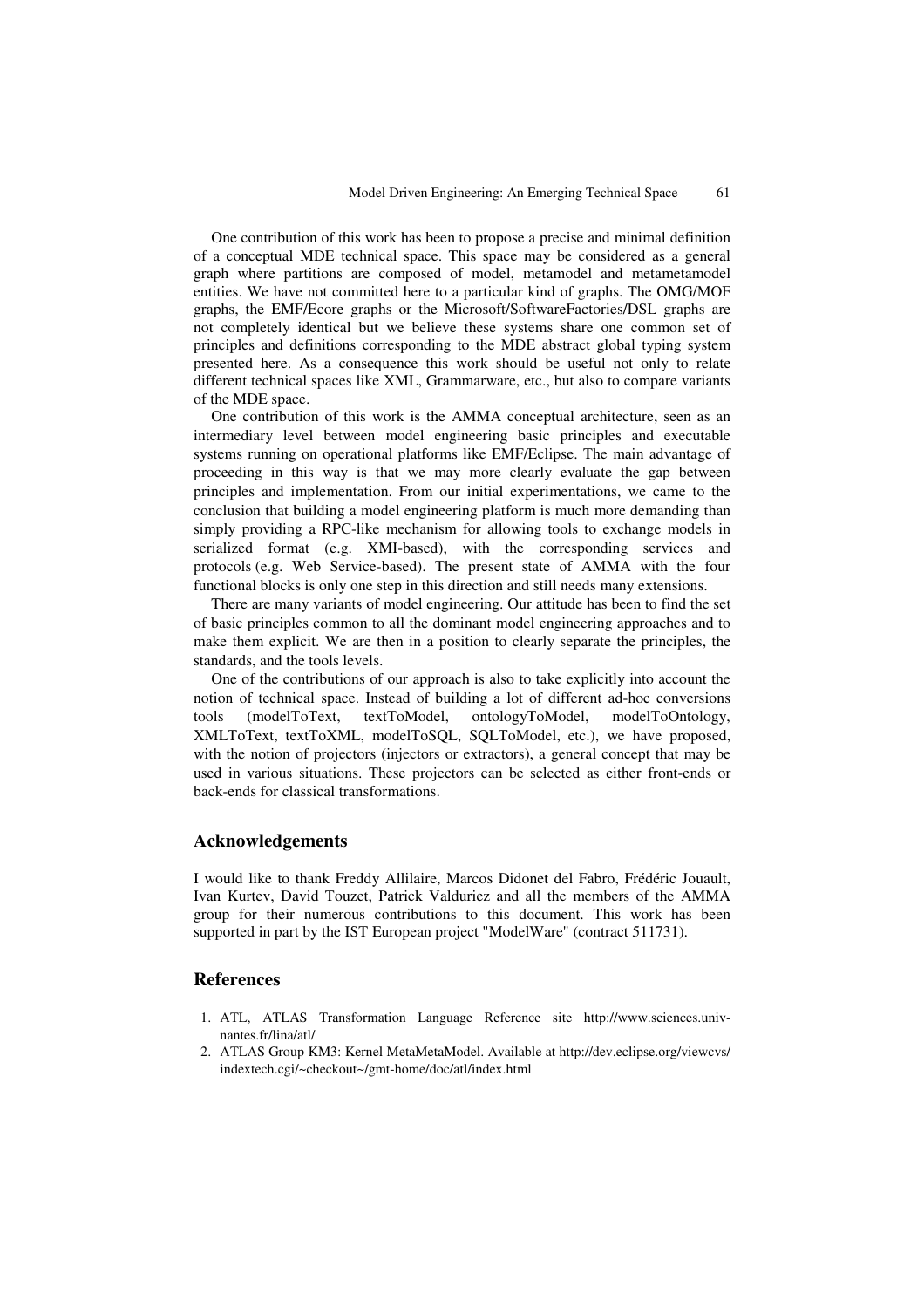- 3. Batini, C., Lenzerini, M., and Navathe, S. B. 1986. A Comparative Analysis of Methodologies for Database Schema Integration. ACM Computing Surveys 18, 4, 323– 364.
- 4. Bernstein, P.A., Levy, A.Y., Pottinger, R.A., A Vision for Management of Complex Systems, MSR-TR-2000-53, Microsoft Research, Redmond, USA, ftp://ftp.research.microsoft.com/pub/tr/tr-2000-53.pdf.
- 5. Bézivin J., Lemesle R. The sBrowser: a Prototype Meta-Browser for Model Engineering. Proceedings of OOPSLA'98, Vancouver, Canada, 18-22 October (http://www.metamodel.com/oopsla98-cdif-workshop/bezivin2/)
- 6. Bézivin, J. From Object Composition to Model Transformation with the MDA TOOLS'USA 2001, Santa Barbara, August 2001, Volume IEEE publications TOOLS'39. http://www.sciences.univ-nantes.fr/info/lrsg/Recherche/mda/TOOLS.USA.pdf
- 7. Bézivin, J. In search of a Basic Principle for Model Driven Engineering, Novatica/Upgrade, Vol. V, N°2, (April 2004), pp. 21-24, http://www.upgradecepis.org/issues/2004/2/up5-2Presentation.pdf
- 8. Bézivin, J. Lemesle, R. Towards a true reflective modeling scheme LNCS, ISSN: 0302- 9743, Vol. 1826/2000, http://www.springerlink.com/media/3G267U4QVH5RRJ47VBFT/ Contributions/2/8/4/W/284W7VGQC302VR5W.pdf
- 9. Bézivin, J. sNets: A First Generation Model Engineering Platform. In: Springer-Verlag, Lecture Notes in Computer Science, Volume 3844, Satellite Events at the MoDELS 2005 Conference, edited by Jean-Michel Bruel. Montego Bay, Jamaica, pages 169-181.
- 10. Bézivin, J., Gérard, S. Muller, P.A., Rioux, L. MDA Components: Challenges and Opportunities, Metamodelling for MDA, First International Workshop, York, UK, (November 2003), http://www.cs.york.ac.uk/metamodel4mda/onlineProceedingsFinal.pdf
- 11. Bézivin, J., Gerbé, O. Towards a Precise Definition of the OMG/MDA Framework ASE'01, San Diego, USA, November 26-29, 2001 http://www.sciences.univnantes.fr/ lina/atl/publications/ASE01.OG.JB.pdf
- 12. Bézivin, J., Hillairet, G., Jouault, F., Kurtev, I., Piers, W. bridging the MS/DSL Tools and the eclipse EMF Framework. OOPSLA Workshop on Software Factories, http:// softwarefactories.com/workshops/OOPSLA-2005/Papers/Bezivin.pdf
- 13. Bézivin, J., Jouault, F., Valduriez, P., On the Need for Megamodels, OOPSLA & GPCE, Workshop on best MDSD practices, Vancouver, Canada, 2004.
- 14. Bisbal J., Lawless D., Wu B., Grimson, J. Legacy Information Systems: Issues and Directions. IEEE Software, September/October 1999, pp. 103-111, Vol. 16, Issue 5. 1999.
- 15. Booch G., Brown A., Iyengar S., Rumbaugh J., Selic B. The IBM MDA Manifesto The MDA Journal, May 2004, http://www.bptrends.com/publicationfiles/05- 04%20COL%20IBM%20Manifesto%20-%20Frankel%20-3.pdf
- 16. Bouquet P., Giunchiglia F., Van Harmelen F., Serafini L., Stuckenschmidt H.: Contextualizing Ontologies. Journal of Web Semantics, 1(4):1-19, 2004
- 17. Eclipse Modeling Framework (http://www.eclipse.org/emf/)
- 18. Ehrig M., York Sure: Ontology Mapping An Integrated Approach. ESWS 2004: 76-91
- 19. GMT, General Model Transformer Eclipse Project, http://www.eclipse.org/gmt/
- 20. Greenfield, J., Short, K., Cook, S., Kent, S., Software Factories, Wiley, ISBN 0-471- 20284-3, 2004.
- 21. Helland, P. Data on the outside versus data on the inside.2005 CIDR Conference.
- 22. Kementsietsidis A., Arenas M., Miller, R. J. Mapping Data in Peer-to-Peer Systems: Semantics and Algorithmic Issues. In Proceedings of the SIGMOD International Conference on Management of Data (SIGMOD'03), San Diego, USA, pages 325-336. 2003.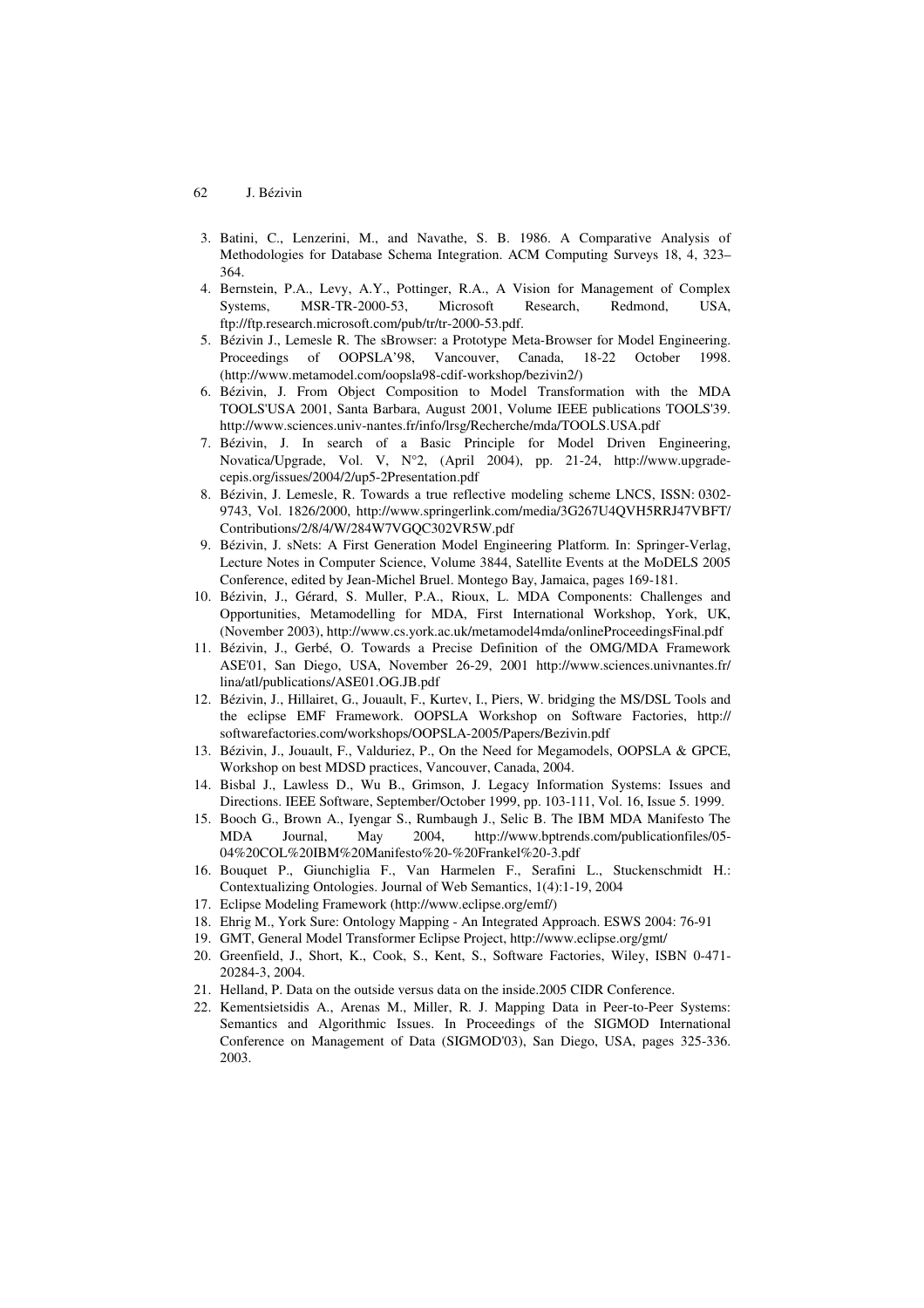- 23. Klint, P., Lämmel, R. Kort, J., Klusener, S., Verhoef, C., Verhoeven, E.J. Engineering of Grammarware. http://www.cs.vu.nl/grammarware/
- 24. Kurtev, I., Bézivin, J., Aksit, M. Technical Spaces: An Initial Appraisal. CoopIS, DOA'2002 Federated Conferences, Industrial track, Irvine, 2002 http://www.sciences.univ-nantes.fr/lina/atl/publications/
- 25. Lenzerini M., Data integration: a theoretical perspective, Proceedings of the twenty-first ACM SIGMOD-SIGACT-SIGART symposium on Principles of database systems, June 03-05, 2002, Madison, Wisconsin
- 26. Miller, R. J., Hernandez, M. A., Haas, L. M., Yan, L.-L., Ho, C. T. H., Fagin, R., and Popa, L. 2001. The Clio Project: Managing Heterogeneity. SIGMOD Record 30, 1, 78–83.
- 27. Omelayenko B. RDFT: A Mapping Meta-Ontology for Business Integration, In: Proceedings of the Workshop on Knowledge Transformation for the Semantic Web (KTSW 2002) at the 15-th European Conference on Artificial Intelligence, 23 July, Lyon, France, 2002, p. 76-83
- 28. OMG/MOF Meta Object Facility (MOF) Specification. OMG Document AD/97-08-14, September 1997. Available from www.omg.org
- 29. OMG/RFP/QVT MOF 2.0 Query/Views/Transformations RFP, OMG document ad/2002- 04-10. Available from www.omg.org
- 30. OMG/XMI XML Model Interchange (XMI) OMG Document AD/98-10-05, October 1998. Available from www.omg.org
- 31. Seidewitz, E. What do models mean? IEEE Software, IEEE Software,September/October 2003 (Vol. 20, No. 5)
- 32. Soley, R., and the OMG staff, Model-Driven Architecture, OMG Document, November 2000, http://www.omg.org/mda
- 33. Sun Java Community Process JMI Java MetaData Interface Specification Available from ftp://ftp.java.sun.com/pub/spec/jmi/asdjhfjghhg44/jmi-1\_0-fr-spec.pdf
- 34. Velegrakis Y., Miller R. J., Popa L., Adapting Mappings in Frequently Changing Environments, Int. Conf of Very Large Databases (VLDB), Sep 2003.

## **Appendix: Acronyms**

Due to the initial normative aspect of the field, we have used an important number of acronyms in this document. We provide below a list of more common ones with their definitions.

| <b>ADM</b>   | Architecture-Driven Modernization         |
|--------------|-------------------------------------------|
| AS           | <b>Action Semantics</b>                   |
| CDIF         | CASE Data Interchange format              |
| <b>CORBA</b> | Common Object Request Broker Architecture |
| <b>CIM</b>   | <b>Computation Independent Model</b>      |
| <b>CWM</b>   | Common Warehouse Metadata                 |
| <b>DTD</b>   | Document Type Definition                  |
| EAI          | <b>Enterprise Application Integration</b> |
| <b>EBNF</b>  | Extended Backus-Naur Form                 |